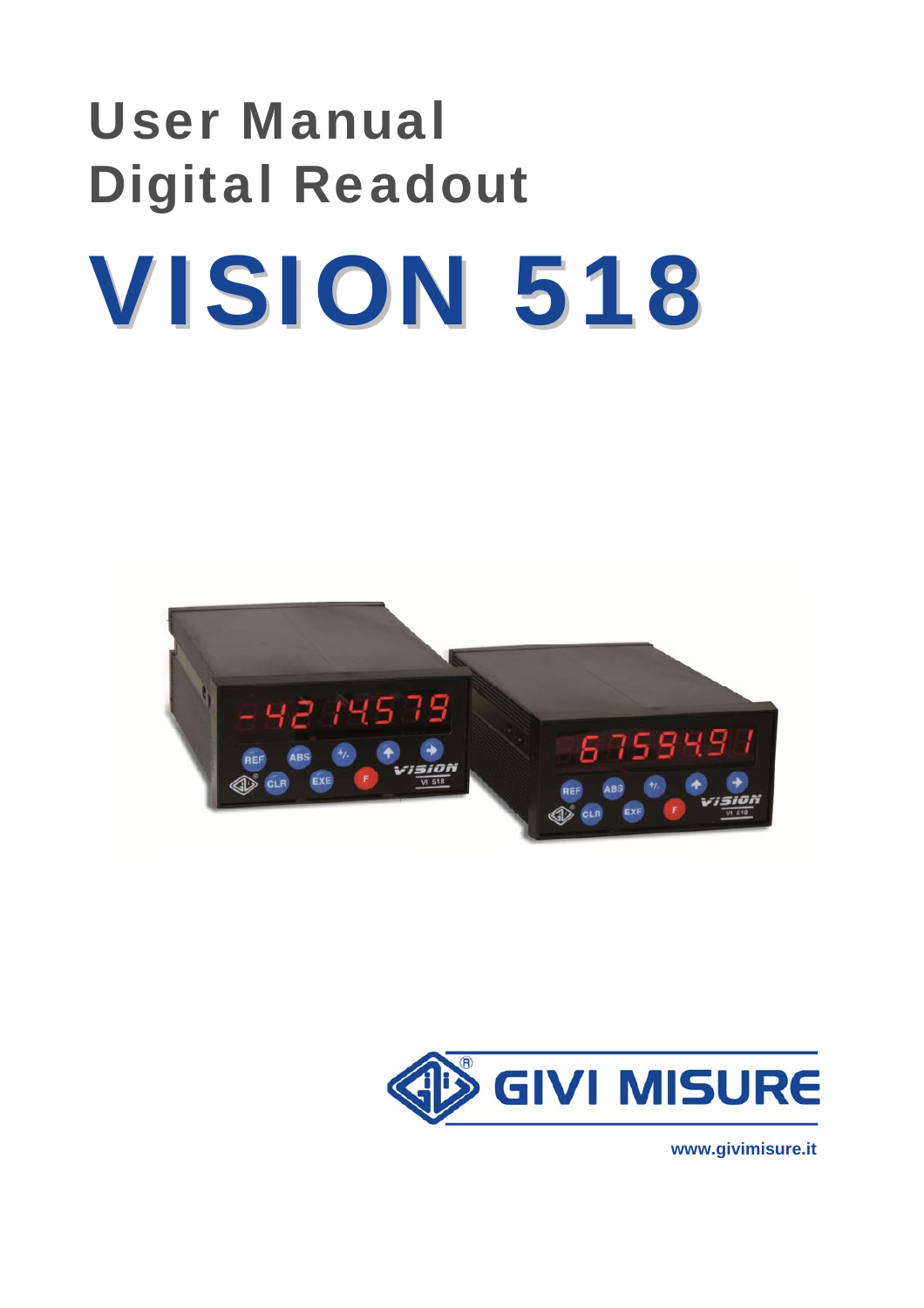# **TABLE OF CONTENTS**

| <b>PRELIMINARY REMARKS</b>   |  |
|------------------------------|--|
| INSTALLATION                 |  |
| DIMENSIONAL SPECIFICATIONS   |  |
| <b>CONNECTIONS</b>           |  |
| KEY - MESSAGES AND SIGNALING |  |
| DATA AND PROGRAMS RETENTION  |  |

#### **STANDARD FUNCTIONS**

| SELECTING A STANDARD FUNCTION                           |    |       | p. | 9  |
|---------------------------------------------------------|----|-------|----|----|
| <b>SCALE ZERO REFERENCE (REF)</b>                       |    |       | p. | 9  |
| <b>SELF-TESTING</b>                                     |    |       | p. | 10 |
| ABSOLUTE/INCREMENTAL COUNTING                           |    |       | p. | 11 |
| <b>POSITION RESET/PRESET</b>                            |    |       | p. | 11 |
| <b>MEMORY CLEARING</b>                                  | F. | 00    | p. | 12 |
| <b>MM/INCH CONVERSION</b>                               | F. | 11    | p. | 13 |
| MIDPOINT CALCULATION                                    | F  | 15    | p. | 13 |
| INVERSION OF COUNTING DIRECTION                         | F  | 22    | p. | 14 |
| <b>LOAD POSITION PRESET</b>                             | F. | 23    | p. | 14 |
| DISABLING THE AUTOMATIC REF SEARCH                      | F. | 24    | p. | 15 |
| <b>COUNTING MODE</b>                                    | F  | 25    | p. | 16 |
| LINEAR CORRECTION                                       | F  | 30    | p. | 17 |
| RADIUS/DIAMETER CONVERSION                              | F. | -34   | p. | 18 |
| <b>VARIABLE RESOLUTION</b>                              | F. | 36    | p. | 19 |
| <b>SEXAGESIMAL DEGREES READING</b>                      | F. | 37    | p. | 19 |
| ANGULAR READING                                         | F  | 38    | p. | 20 |
| RELAY OUTPUTS ACTIVATION                                | F. | 40    | p. | 21 |
| SETTING TIMED RELAY OUTPUTS                             | F  | 41    | p. | 22 |
| SETTING INTERVENTION POSITIONS                          | F  | 42    | p. | 23 |
| RS-232 SERIAL OUTPUT                                    |    |       | p. | 27 |
| <b>ENABLING THE AUTOMATIC TRANSMISSION OF POSITIONS</b> | F. | 55    | p. | 28 |
| <b>SETTING SSI PARAMETERS</b>                           | F  | 98771 | p. | 29 |

#### **ADDITIONAL INFORMATION**

| TF <sub>(</sub><br>CHARAC.<br>ÈΔI<br>∴HNI€<br>►►∽<br>$\overline{1}$<br>------------------------- | -- | 30 |
|--------------------------------------------------------------------------------------------------|----|----|
| WARRANTY.<br><b>ERMS</b>                                                                         | -- |    |

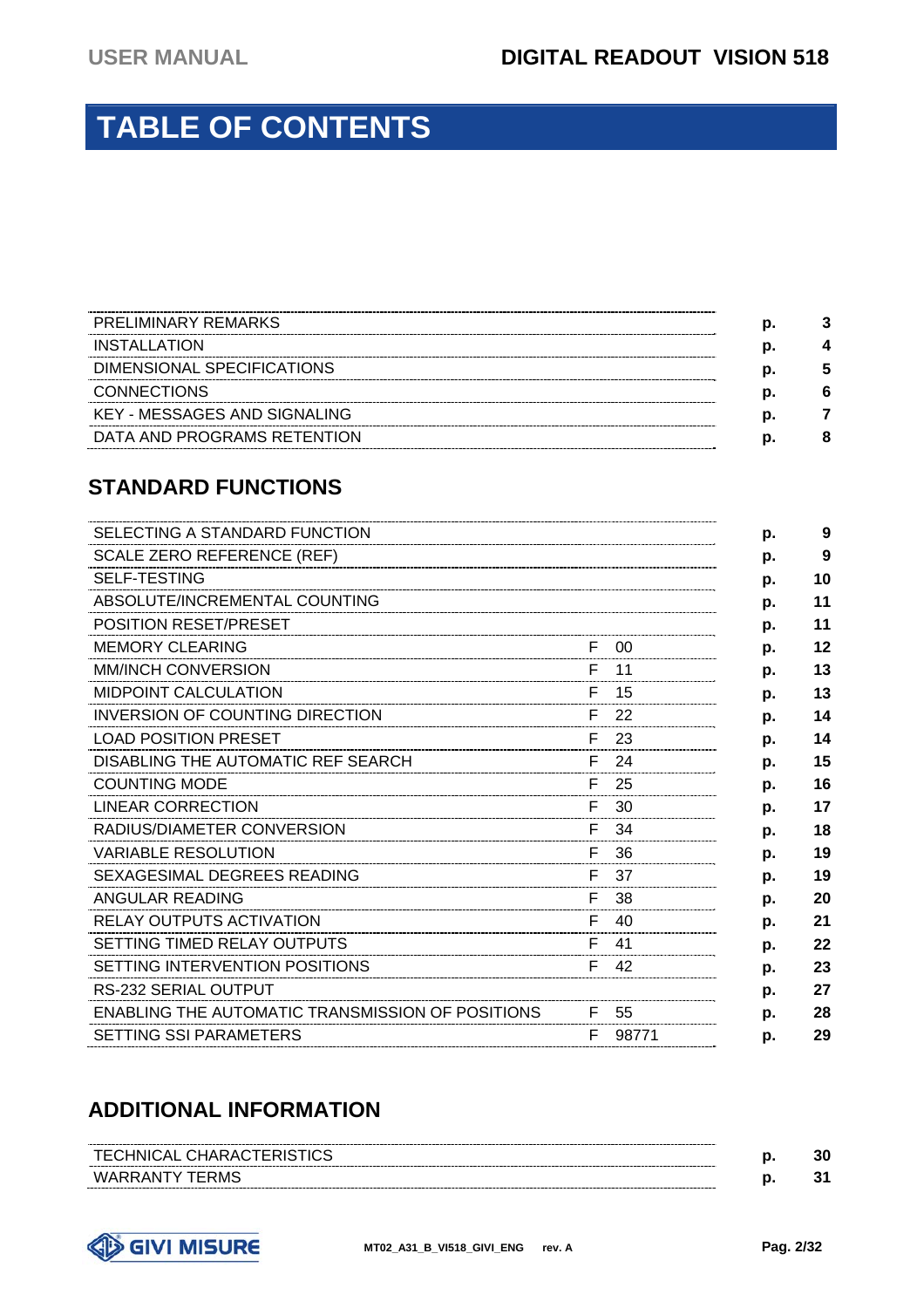### **PRELIMINARY REMARKS**

GIVI MISURE would like to thank you for purchasing the programmable digital readout



and confirms the excellent choice made.

Thanks to a powerful microcontroller, the instrument is completely programmable by keyboard. This means that VISION can be optimized with a number of specific functions for any type of machine tool.

*Disposal of waste electrical and electronic equipment (WEEE) European Council Directive 2002/96/EC*



The use of the WEEE symbol indicates that this product may not be treated as household waste. If this product is disposed correctly, you will help to protect the environment. For more detailed information about the recycling of this product, please contact your local authority, your household waste disposal service provider or the retailer where you purchased the product.

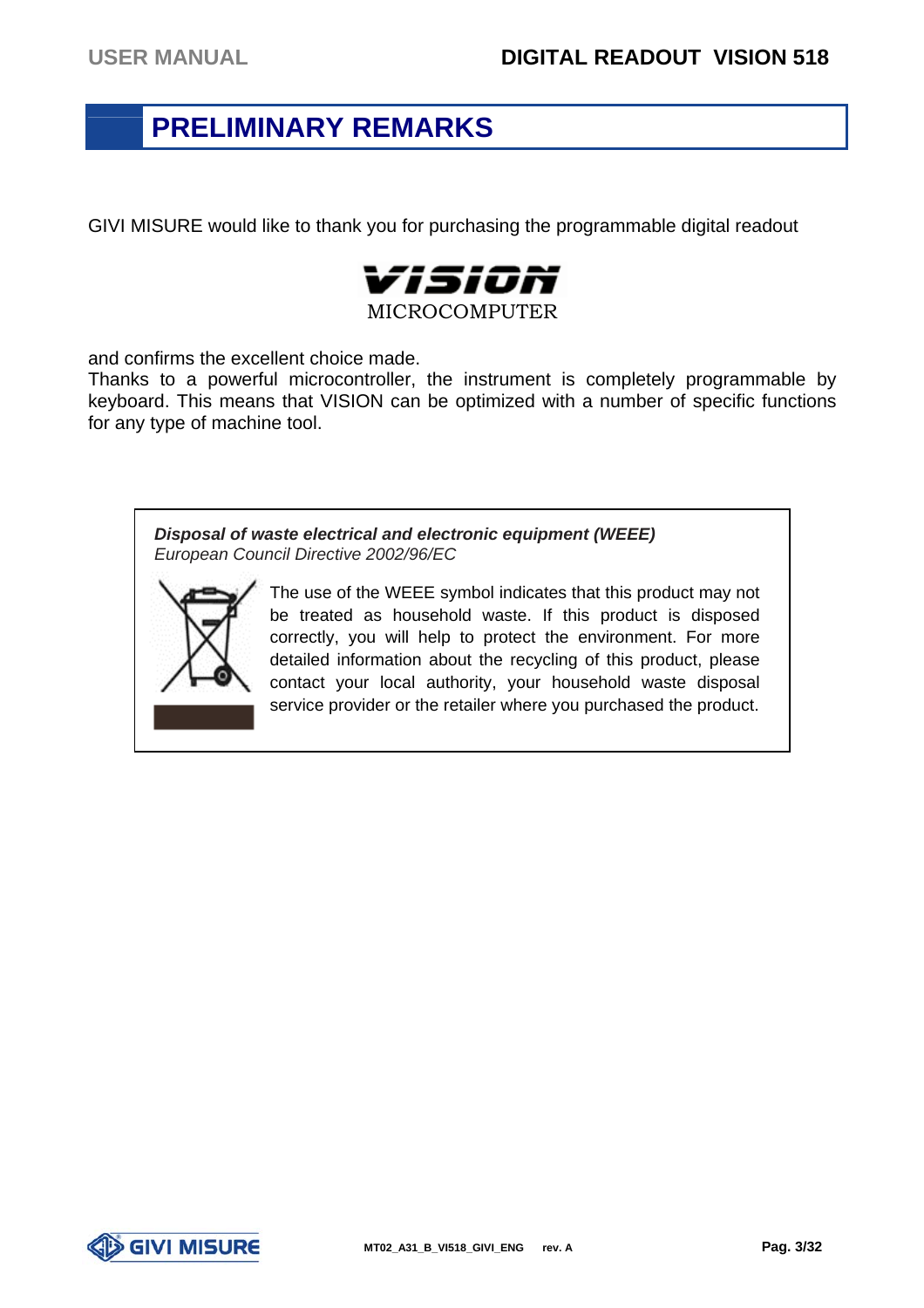# **INSTALLATION**



**It is forbidden to switch on the instrument unless the machine on which it is installed conforms to 2006/42/EC Directive.** 

**All of the equipments connected to the instrument must have insulation characteristics in compliance with the regulations in force.** 

**The instrument can be installed only by specialized personnel, following the instructions provided by the Manufacturer.** 

**It is strictly forbidden to intervene on the instrument while it is powered from the mains power supply or by other devices.** 

| <b>POWER SUPPLY</b> | 230 Vac - 50/60 Hz (110 Vac or 24 Vac on request). We recommend<br>the use of a mains power supply provided with an input filter. The<br>power distribution network to which the instrument is connected must<br>be equipped with a sectioning device in compliance with the<br>regulations in force, positioned close to the instrument. |
|---------------------|-------------------------------------------------------------------------------------------------------------------------------------------------------------------------------------------------------------------------------------------------------------------------------------------------------------------------------------------|
| <b>PREVENTION</b>   | To avoid fires or explosions, the instrument should not be used in the<br>presence of inflammable gases, solvents, explosives, etc.                                                                                                                                                                                                       |
| <b>PANELS</b>       | They can be removed only by specialized personnel,<br>after<br>disconnecting the power supply.                                                                                                                                                                                                                                            |
| <b>INSTALLATION</b> | The measuring systems (optical scale, rotary encoder, etc.) must be<br>installed following the instructions provided by the Manufacturer.                                                                                                                                                                                                 |
| <b>CLEANING</b>     | The front panel can be cleaned only after disconnecting power supply,<br>using a moist cloth. The instrument is not protected against liquid                                                                                                                                                                                              |

**MAINTENANCE** Not required.

G In case of accidental or momentary mains voltage drops, the instrument does NOT provide wrong and potentially dangerous information. When switched on again, the instrument signals the occurred anomaly and requires the zero reference search (REF).

penetration. DO NOT USE SOLVENTS.

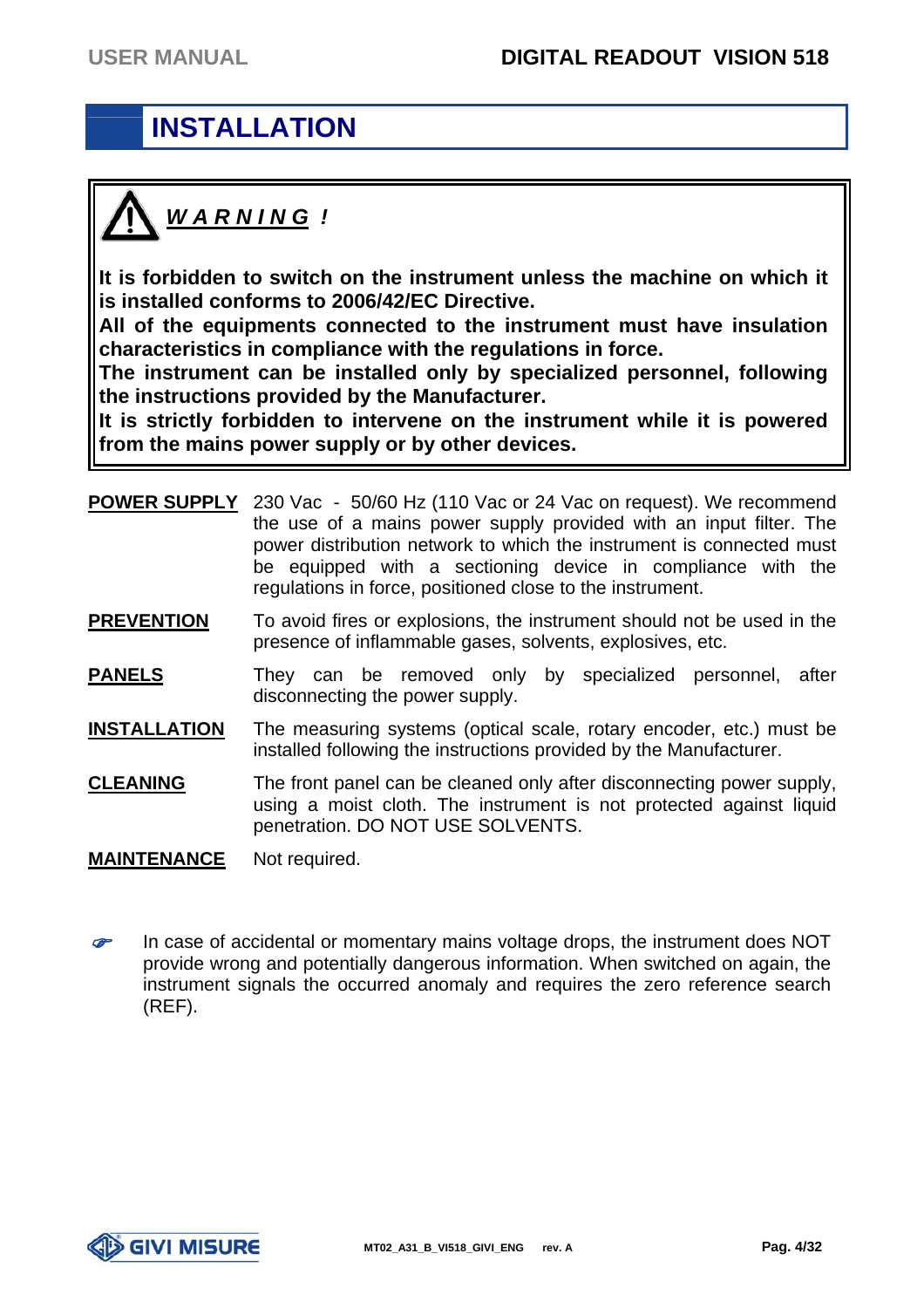### **DIMENSIONAL SPECIFICATIONS**



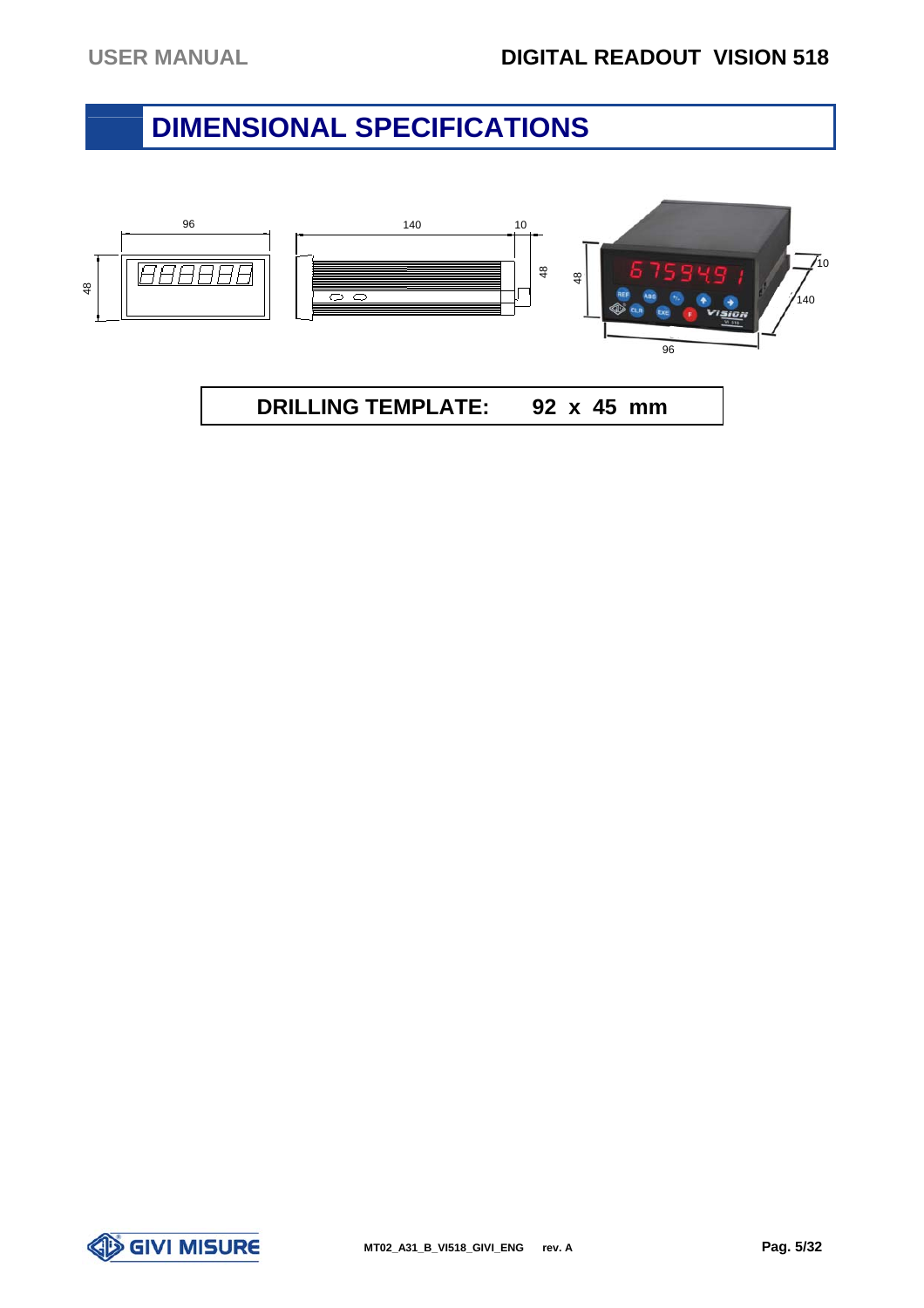# **CONNECTIONS**

#### **INCREMENTAL ENCODER INPUT**

| <b>CONNECTIONS</b>    |      |            |             |                 |    |                 | o   |                      |  | 4 C<br>. . | 42<br>w |
|-----------------------|------|------------|-------------|-----------------|----|-----------------|-----|----------------------|--|------------|---------|
| <b>TERMINAL BOARD</b> | P.S. | рç<br>٠.Ο. | $\sim$<br>◡ | NA <sub>1</sub> | C2 | NA <sub>2</sub> | 0 V | LOAD<br><b>QUOTA</b> |  | . .<br>-   |         |

#### **ABSOLUTE (SSI) ENCODER INPUT**

| <b>CONNECTIONS</b> |      |   |    |                 |    |                 |   |   |                      | 10       |                        | $\sqrt{2}$ | $\triangle$<br>ن ا |
|--------------------|------|---|----|-----------------|----|-----------------|---|---|----------------------|----------|------------------------|------------|--------------------|
| TERMINAL BOARD     | P.S. | ت | С1 | NA <sub>1</sub> | C2 | NA <sub>2</sub> | ν | v | LOAD<br><b>QUOTA</b> | יי<br>UN | $\overline{\text{CK}}$ | -<br>-     | ◡                  |

#### **LEGEND:**

| <b>P.S.</b>     | $=$ Power supply 230 Vac $\pm$ 10% 50/60 Hz<br>(optional 110 Vac 60 Hz - 24 Vac 50/60 Hz) |
|-----------------|-------------------------------------------------------------------------------------------|
| C <sub>1</sub>  | $=$ Relay 1 common contact                                                                |
| NA <sub>1</sub> | $= N.O.$ Relay 1 contact                                                                  |
| C <sub>2</sub>  | $=$ Relay 2 common contact                                                                |
| NA <sub>2</sub> | $= N.O.$ Relay 2 contact                                                                  |
| $+V$            | $=$ Encoder power supply output 12 V / 05 V                                               |
| 0 <sub>V</sub>  | $= 0$ V Encoder power supply                                                              |
| <b>LOAD</b>     | $=$ Load position input (connect an N.O. contact between pin 9 and pin 8)                 |
| I               | $=$ Reserved                                                                              |
| B               | $=$ Encoder channel B input (for mono-directional sensors, close at 0 V)                  |
| A               | $=$ Encoder channel A input                                                               |
| Z               | $=$ Encoder reference signal input                                                        |
|                 |                                                                                           |
| <b>CK</b>       | $=$ SSI absolute encoder clock+ input                                                     |

| --- | $-$ 001 appoints onobable proprieting to |
|-----|------------------------------------------|
| CK  | = SSI absolute encoder clock- input      |
| D   | $=$ SSI absolute encoder data+ input     |
|     |                                          |

- $\overline{D}$  = SSI absolute encoder data- input
- **P**  Connect the cable's shield to the ground. The maximum capacity of the relay contacts is 230 Vac 3A.

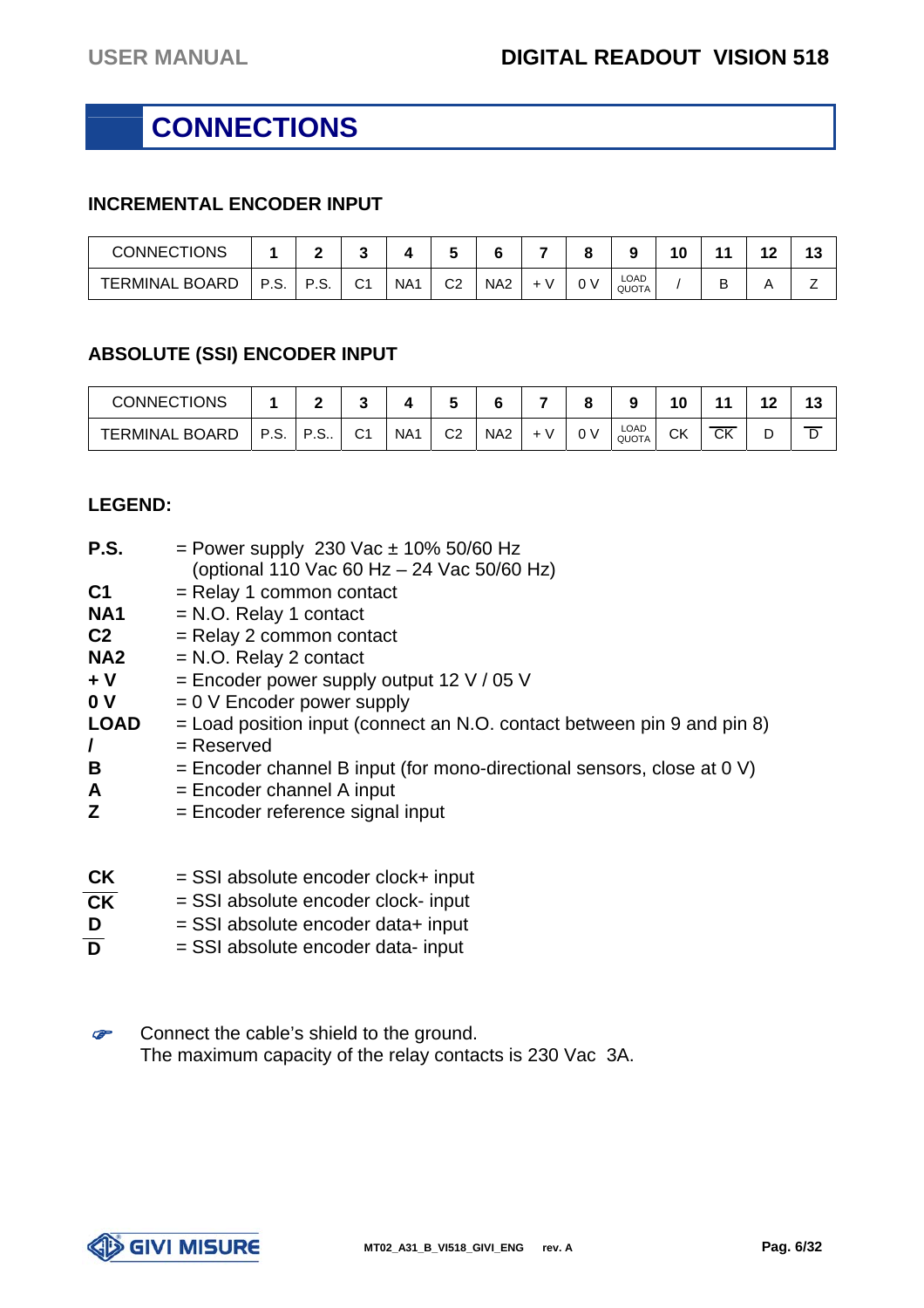#### **KEY - MESSAGES AND SIGNALING**

The following keys and symbols are used in this manual, with the following meaning:

KEY USED TO RESET THE AXIS AND TO CLEAR THE OPERATION IN  $CLR$ PROGRESS KEY USED TO SELECT DIGITS DURING DATA SETTING  $\widehat{\blacklozenge}$ KEY USED TO SELECT NUMERICAL VALUES (from 0 to 9) DURING DATA SETTING  $\mathbf{z}$ KEY USED TO SELECT THE ALGEBRAIC SIGN ALSO USED TO CHANGE THE OPTION DISPLAYED  $\widehat{\mathbf{F}}$ CODED FUNCTIONS KEY (TO BE USED TOGETHER WITH A NUMBER) EXE KEY USED TO CONFIRM DATA OR SELECTIONS **ABS** KEY USED TO SELECT THE ABSOLUTE/INCREMENTAL COUNTING KEY USED TO RECALL THE ZERO REFERENCE SEARCH **REF** 

#### **FLASHING VALUE**

The instrument provides a series of visual signals to support the user during configuration and use. When pressing a key, messages appear on the display, according to the operation/function (see this manual). Finally, the instrument signals the activation or the predisposition to execute a function. The flashing display, in fact, indicates that the function is in progress; when the display has a fixed light, the function has been completed.

Wrong operations are signaled with the following message:

**E r r o r**

that temporarily appears on the display to inform the operator that the entered key is not compatible with the current operation.

In case of "overflow" error, i.e. the number of digits displayed is greater than the instrument counting capacity, the error is shown on the display as:

| . |  |  |  |  |
|---|--|--|--|--|
|   |  |  |  |  |

To exit this situation, see the "Position Reset/Preset" paragraph.

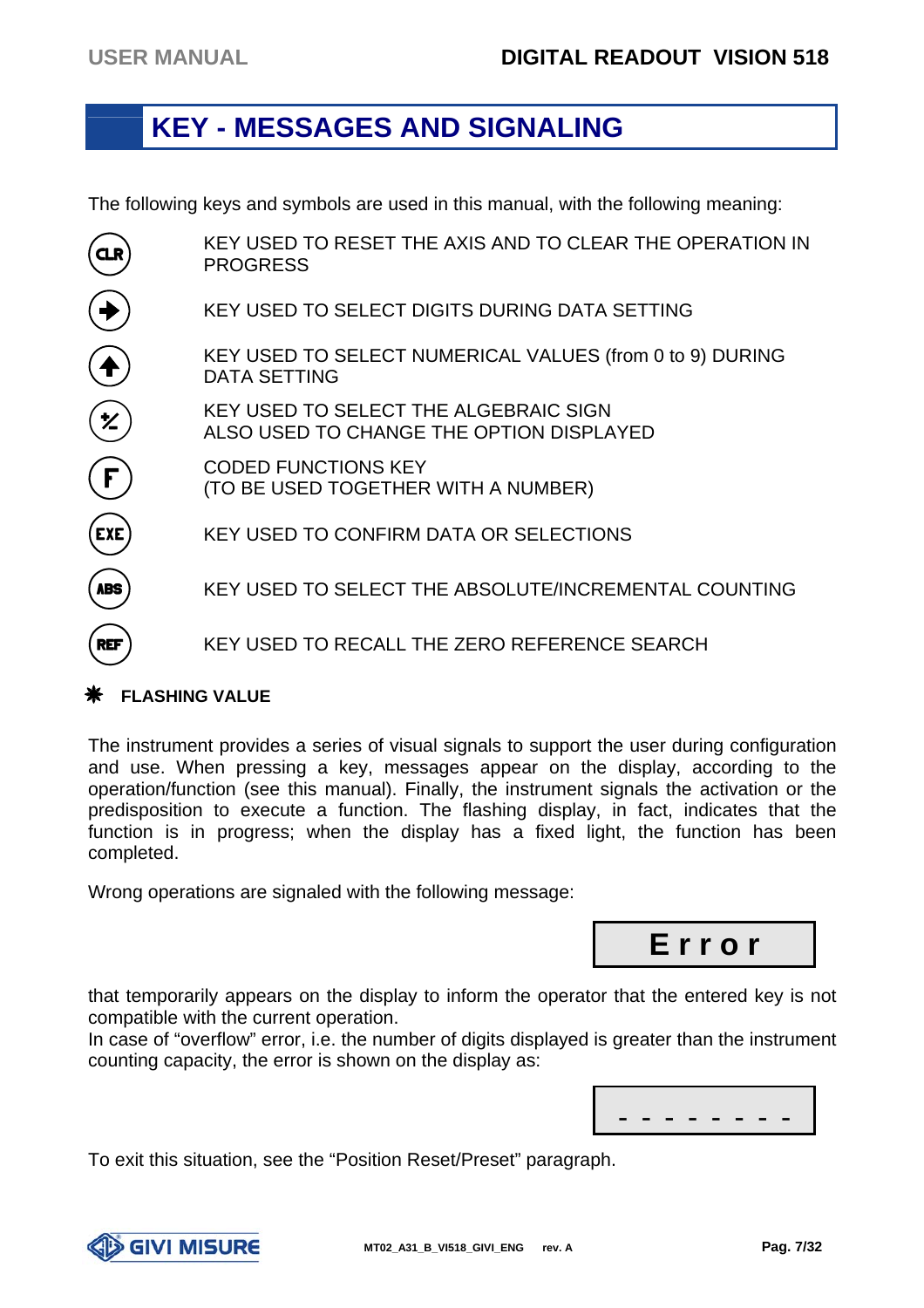#### **DATA AND PROGRAMS RETENTION**

When the mains power supply is disconnected, the instrument can retain in its memory all the data and programs set.

When powered off, the instrument can also store the last axis counting position.

To delete all the operation settings (e.g. counters resetting) see function F 00.

- œ The instrument, both in ABS and INC mode, cannot consider shifts of the carriage made whenever the mains power supply is disconnected (due to inertia, manual maneuvers, or thermal expansion). Whenever any of the above occurs, the position shown in the display is unreliable; it does not represent the new position of the carriage but the one it had prior to power disconnection.
- æ To avoid errors, we recommend to perform the zero reference (REF) search whenever the operator is not sure about the correctness of the displayed position, and whenever the same is essential for the current machining (e.g. when using relay outputs).

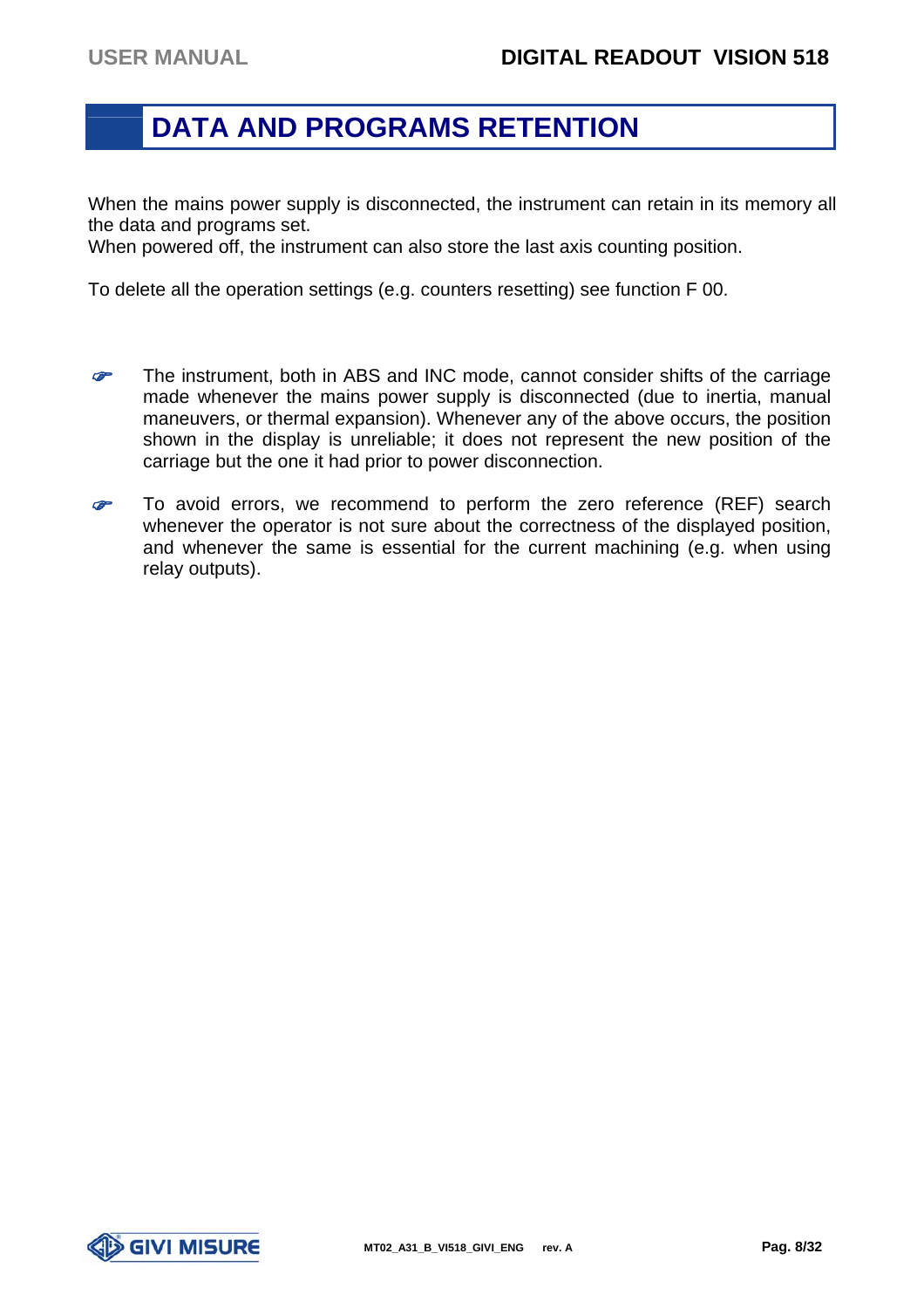# **STANDARD FUNCTIONS**

# **SELECTING A STANDARD FUNCTION**

To recall a function, press the F key, use the +/- key to select the code of the desired function and confirm it with EXE.

œ At any time, it is possible to quit the operation by pressing the CLR key.

# **SCALE ZERO REFERENCE (REF)**

#### **INCREMENTAL ENCODER INPUT**

The scale zero reference (REF) can be considered as a precision micro-contact, generally located in the middle of the measuring length. Its position, with reference to the geometrical trim of the machine, is unchangeable over time. This could be modified only if the scale is disassembled (e.g. due to service, maintenance or substitution). In this case, the operator will have to set the references again.

The zero reference can be searched *automatically* whenever the instrument is turned on, or *manually*:

- **A) Automatically.** Whenever a momentary or prolonged interruption of power supply (voluntary or not) occurs, the instrument proposes to the operator the zero reference (REF) search to avoid the displaying of incorrect positions (LAST POSITION). This is the case, for instance, of a sudden power failure while the carriage is moving (since it would continue to move due to inertia), or of the movement due to thermal expansion (for example caused by a temperature drop during the night), or of involuntary or accidental shiftings (while cleaning the machine). The operator is therefore warned against a potential risk. He can decide to perform the zero reference (REF) search, by passing the carriage on the corresponding points, or he can cancel the operation, pressing the CLR key. If the scale does not have the zero reference, press the CLR key. In this case, it is advisable to check the accuracy of the positions reached.
- **B) Manually.** Whenever the operator deems it necessary, he can verify the position reached by the carriage, performing the zero reference (REF) search **manually** on the axis.

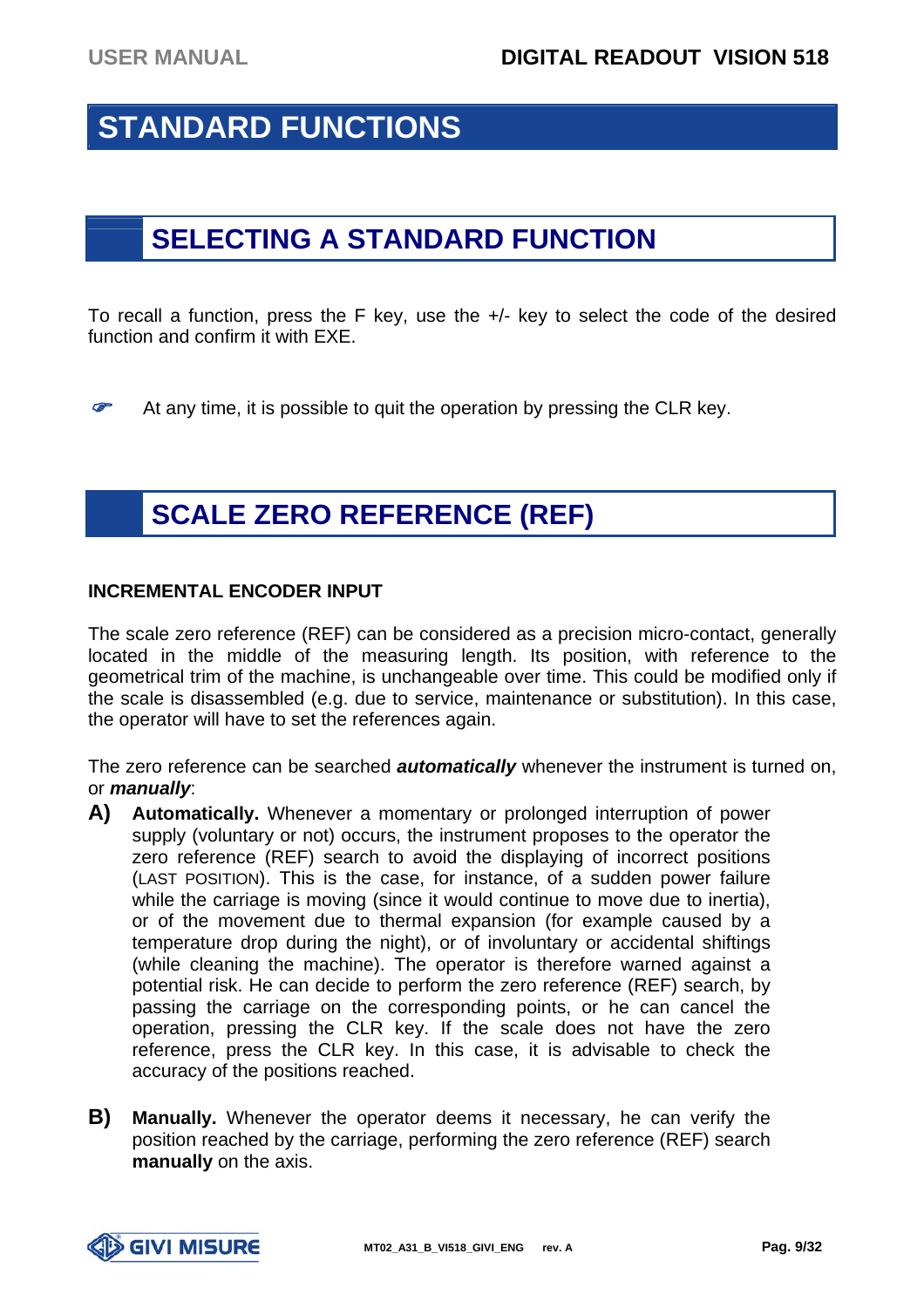#### USER MANUAL **DIGITAL READOUT VISION 518**

Example:





The display flashes and requires the operator to perform the zero reference (REF) search.

With this function, it is possible to set the 0 value in correspondence to the zero reference position. In order to reset the absolute and incremental counters:





The axis display flashes. By passing with the carriage on the corresponding point, the 0 value will be displayed.

œ The instrument will not accept any setting until the axis has terminated the zero reference (REF) search, displaying an error message at the pressure of any key (except CLR). The operator can then decide to:

> **A) Complete the zero reference search; B) Cancel it because unnecessary.**

#### **ABSOLUTE (SSI) ENCODER INPUT**

In the instruments with absolute (SSI) encoder input, the zero reference search function allows to synchronize the displayed position and the absolute position of the encoder.





The absolute position of the encoder will be displayed.

### **SELF-TESTING**

A general test of the instrument is performed automatically whenever it is turned on, checking the validity of the stored data. If no problem is detected, the following wording will appear on the display:

> **tESt no Err**

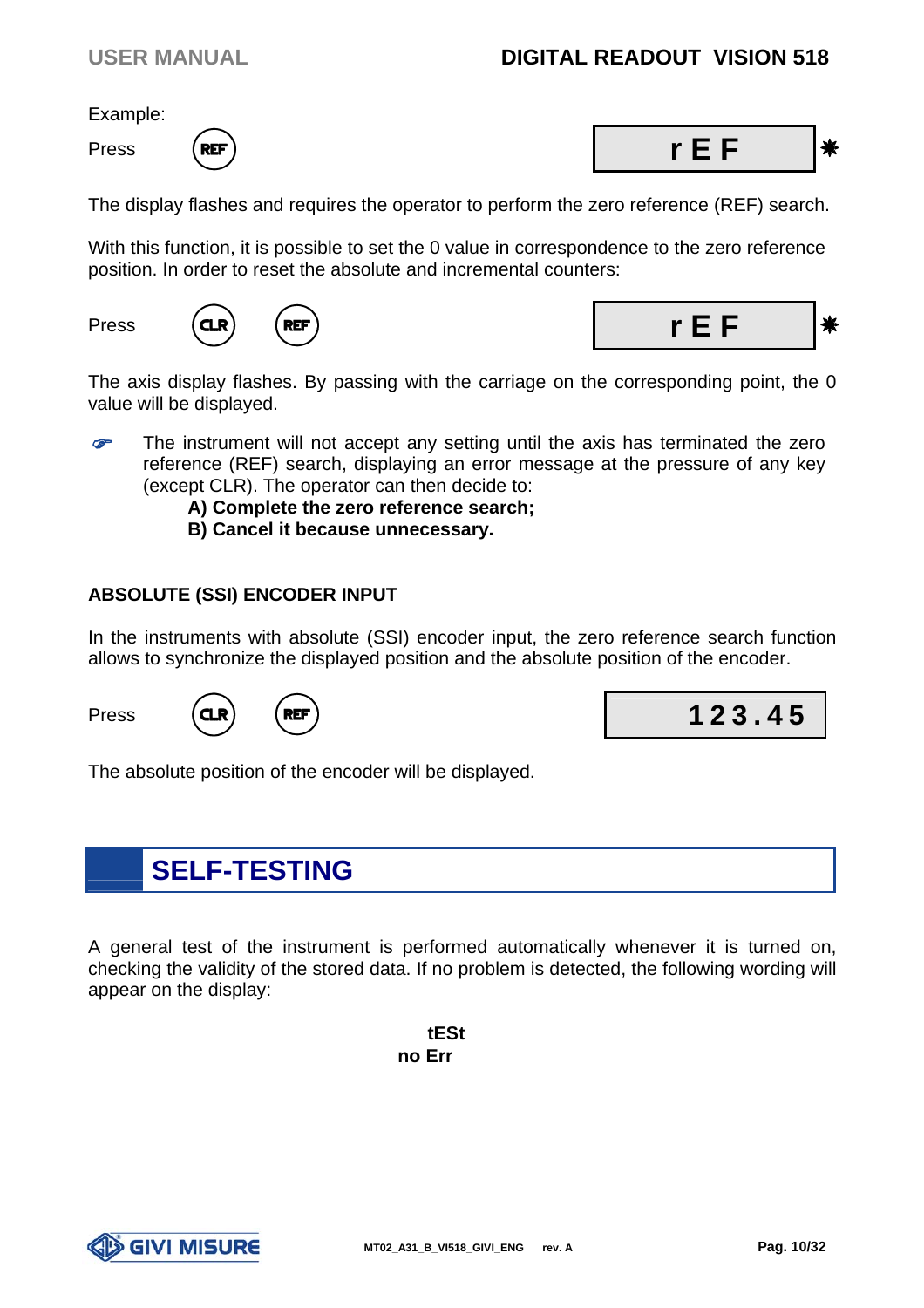#### **ABSOLUTE/INCREMENTAL COUNTING**

The point positioned on the right of the display indicates the counting mode set. More specifically, if the point is

- $\bullet$  TURNED ON  $=$  AXIS IN ABSOLUTE COUNTING MODE (ABS)
- $\bullet$  TURNED OFF  $=$  AXIS IN INCREMENTAL COUNTING MODE (INC)

To switch the axis from one counting mode to the other, press the ABS key; the point turns on (or off) and signals that the axis is in ABS (or INC).

The counting system is managed by the instrument, which has a dual internal counter (ABS/INC). The information relating to the axis movement updates simultaneously both counters. The information entered by the operator, instead, only affects the counter of the selected counting system. For instance, it is possible to reset the ABS counter in a given point (ORIGIN) and operate in INCREMENTAL counting (that is handier and more versatile to use). The operator can then carry out all the resetting, pre-selections, functions, etc. required by the machining process, since he can return to the ABS counting at any time to find out the **absolute** position of the carriage and, therefore, the ORIGIN he had set.

# **POSITION RESET/PRESET**

Regardless of the selected counting mode, ABS or INC, to reset a value, proceed as described below.



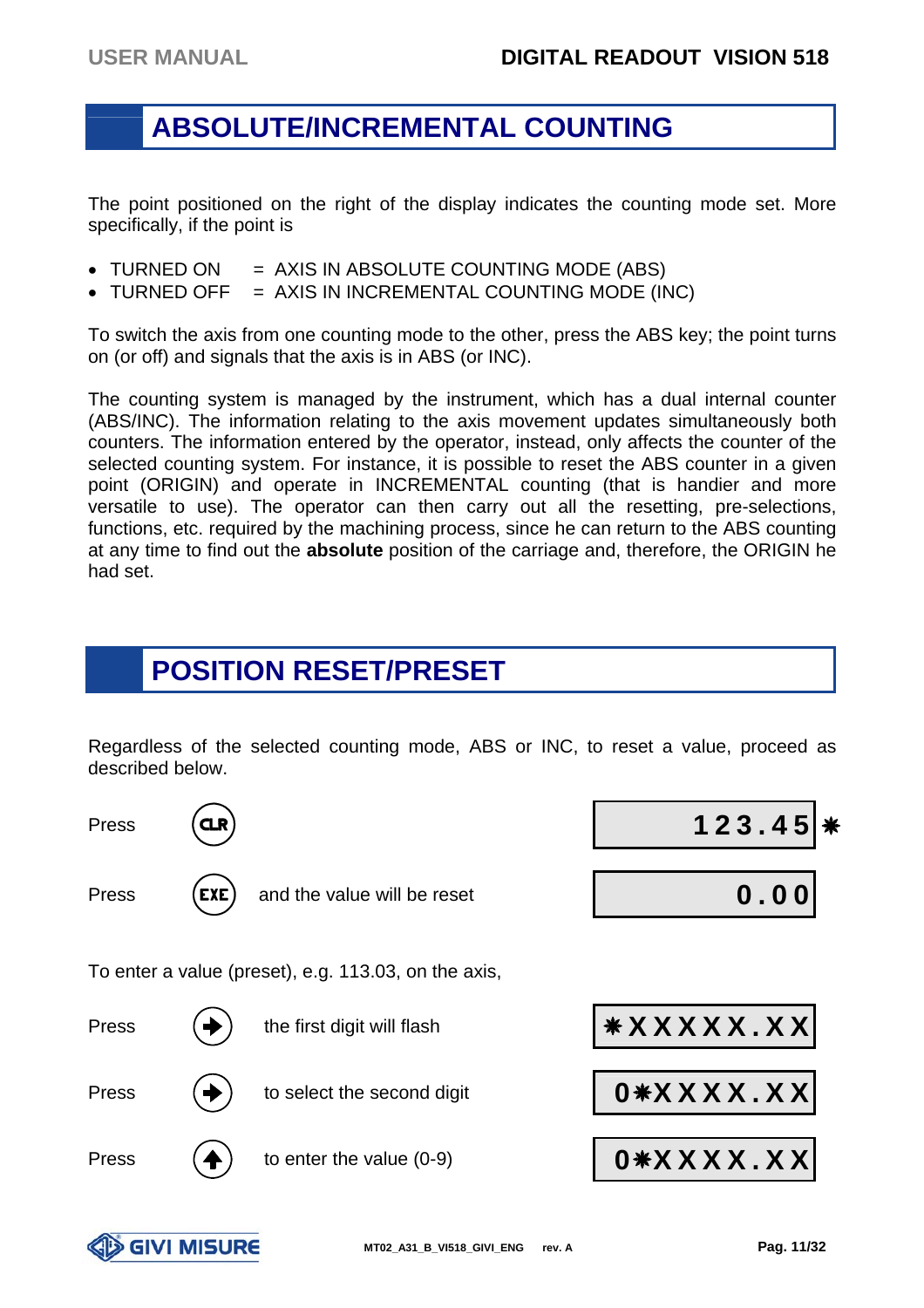# USER MANUAL **DIGITAL READOUT VISION 518**

**Note.** During the position preset, the following keys can be used:

to set a negative value **- 1 1 3 . 0 3**



The preset value should have a number of digits not exceeding the instrument counting capacity (8 digits, including negative sign and decimal point), therefore:

| from -999999.9 to 999999.9 |  | for 100 µm resolution     |
|----------------------------|--|---------------------------|
| from -99999.99 to 99999.99 |  | for $10 \mu m$ resolution |
| from -9999.999 to 9999.999 |  | for $1 \mu m$ resolution  |

# **MEMORY CLEARING F 00**

The F 00 function can be used to delete the data entered by the operator, either entirely or selectively. These data are stored in different areas.

\*/

Press  $(\mathbf{F})$  **0 0** (EXE) and, if required

With the  $+/-$  key, select the type of data to be deleted.

- *C* tot To delete all the stored data.
- *C Corr* To delete data relating to the linear correction, that will be reset to the value 1 (i.e. no correction).
- *C* data To delete positions and references, both absolute and incremental.
- *C Prog* To delete the relay programs.

Press  $(\text{EXE})$  to execute the function







Press (EXE) to confirm the entered value **113.03** 

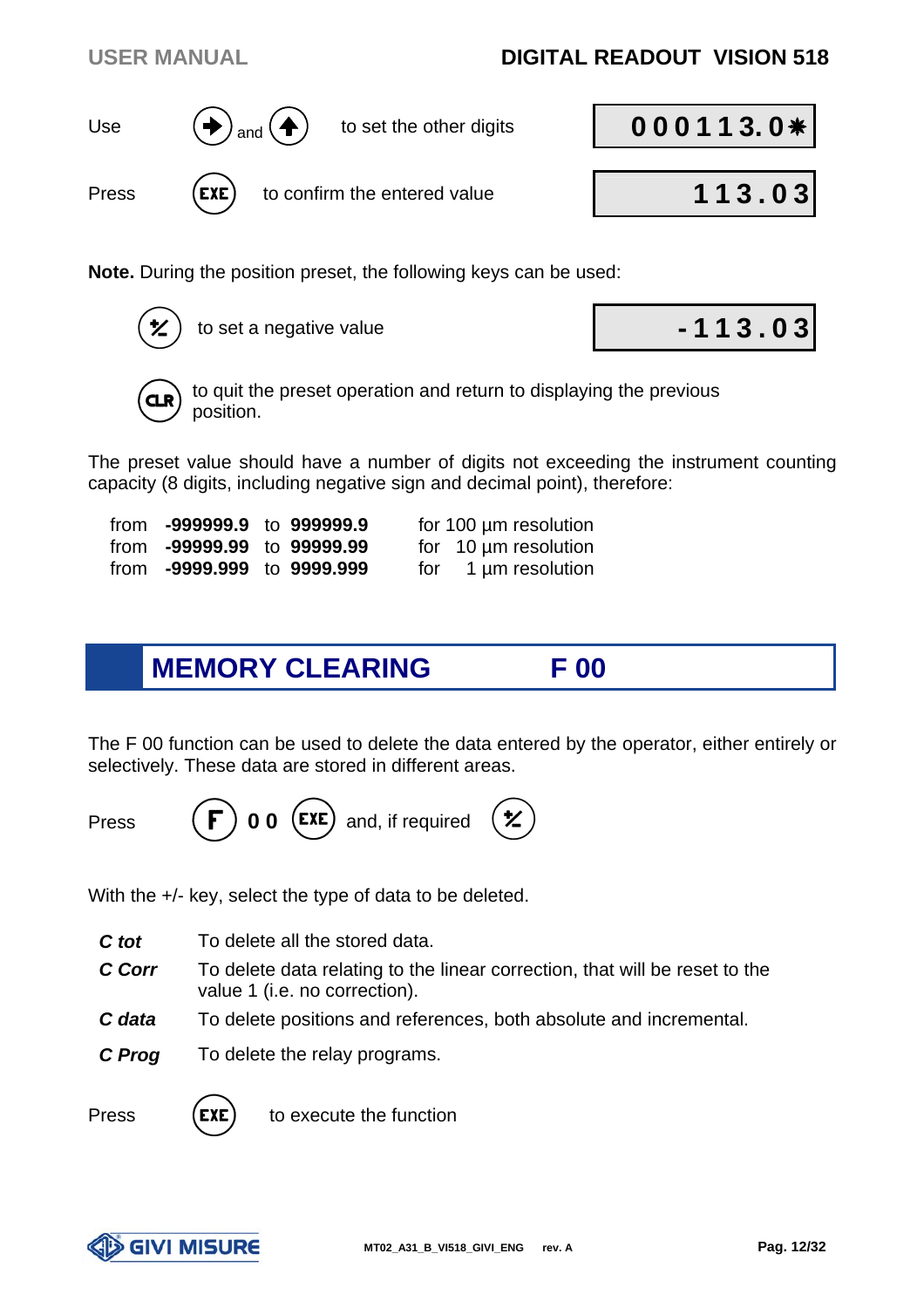# **MM/INCH CONVERSION F 11**





The selected unit of measurement is signaled by the position of the decimal point on the axis. If the conversion is not compatible with the operational conditions of the instrument, an error message will appear on the display.

# **MIDPOINT CALCULATION F 15**

With this function it is possible to easily identify the midpoint between two points A and B of a workpiece (distance between holes centers, geometrical figures, workpiece sides, etc.). To execute the function:

Reach the first position A, moving the carriage along the axis. Let us suppose that in that position the axis display will show the value 30.00 (which is not necessary to reset).





**Note.** The decimal point of the position will flash.

Move to the second position B. Let us suppose that in that position the display will show the value 52.22.

Press



A position will appear on the display. This will correspond to the exact halfway (rounded, if necessary) between the two positions A and B. It will be sufficient to move the carriage to the 0.00 position and it will be placed in the required midpoint.

 This function can be carried out only if the axis is set for **INCREMENTAL** counting. Vice versa, the instrument does not complete the calculation, as this would interfere with the **ABSOLUTE** counting settings.

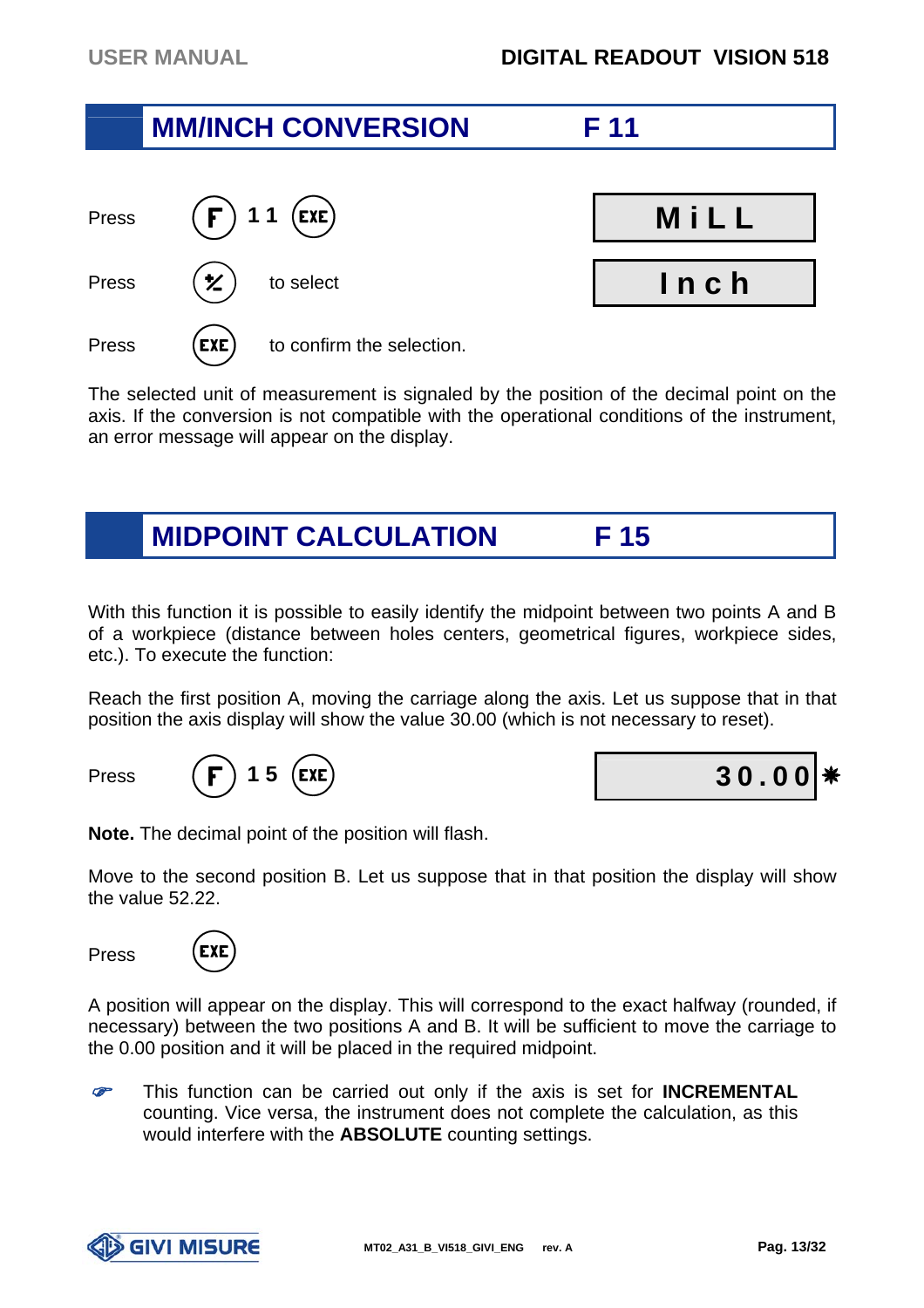#### **INVERSION OF COUNTING DIRECTION F 22**

Turn on the instrument and wait for the end of the self-testing cycle. The display remains lit up and shows the zero reference (REF) search. Press CLR to enable the axis counting. Manually move the carriage and evaluate if the axis needs to be inverted (the direction in which it advances depends on the scale's installation).

If the axis has to be inverted,

Press **(F) 2 2 (EXE) dir -**

- 
- $\sigma$  The dash position (-) to the right or left of "dir" does not reflect the movement direction. The shift from dir- to -dir simply indicates to the operator that the inversion of direction has been executed.



After having confirmed with the EXE key, the instrument exits programming (the display shows the position). In case of wrong settings, press the CLR key and repeat the operation from the beginning.

# **LOAD POSITION PRESET F 23**

With function F 23, it is possible to set the load position. The load position is a **predefined counting value** that can be recalled at any time.

To enter the position (preset), e.g. 50.00, on the axis:



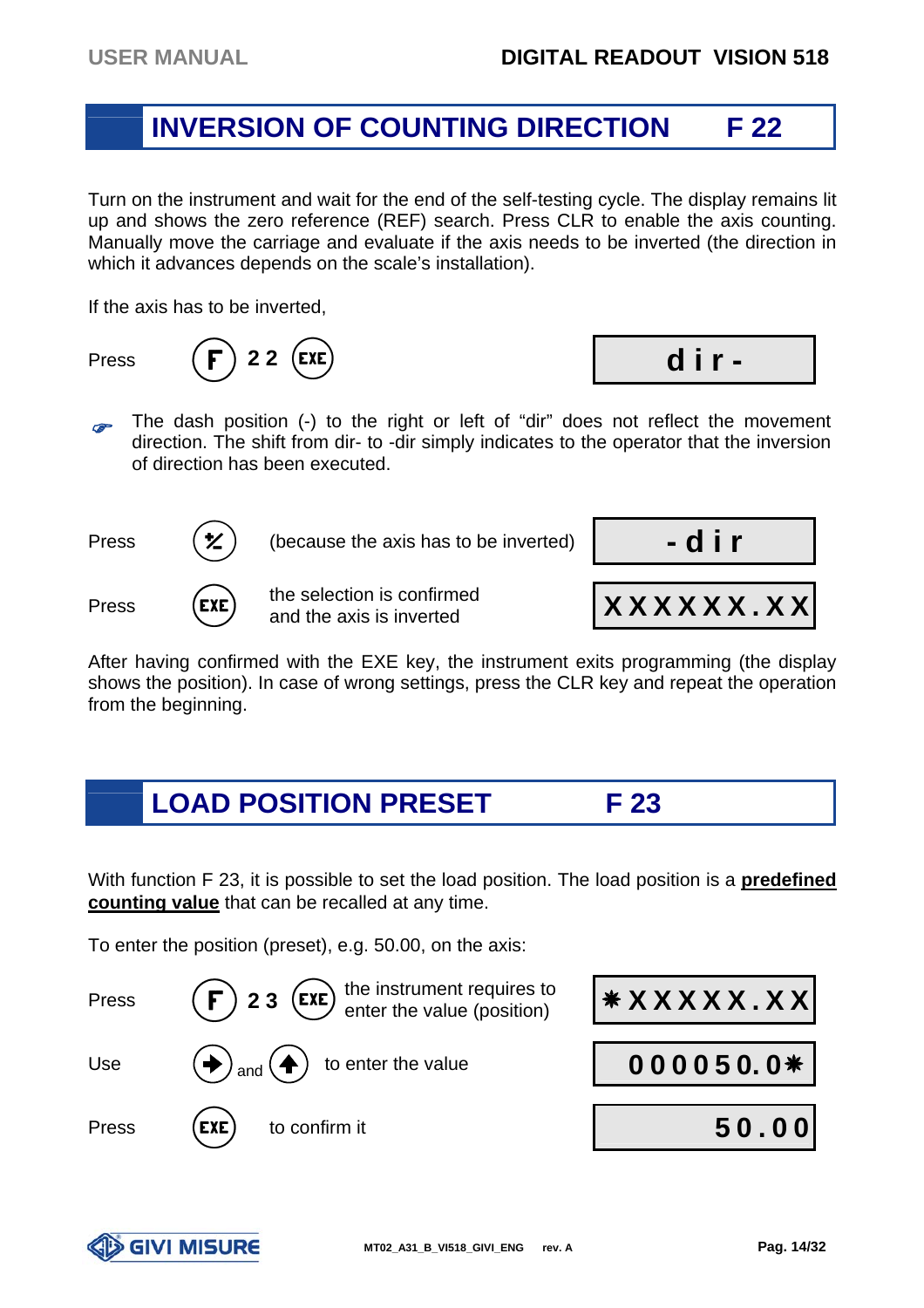**Note.** During the position preset, the following keys can be used:

to set a negative value **- 0 0 0 5 0 . 0 0**



to quit the preset operation and maintain the previous position set.

Regardless of the selected counting mode, ABS or INC, it is possible to recall the load position, following the procedure described below.

**Press**  $\left(\rightarrow\right)$  the first digit will flash **XXXXXXX** 



 $\bullet$  It is possible to recall the load position also with an external contact, connected to the load position input (see connections).

# **DISABLING THE AUTOMATIC REF SEARCH F 24**

With function F 24 it is possible to disable the automatic zero reference search (REF) that is performed whenever the instrument is turned on.





œ Function F 24 is available for instruments with incremental encoder input.

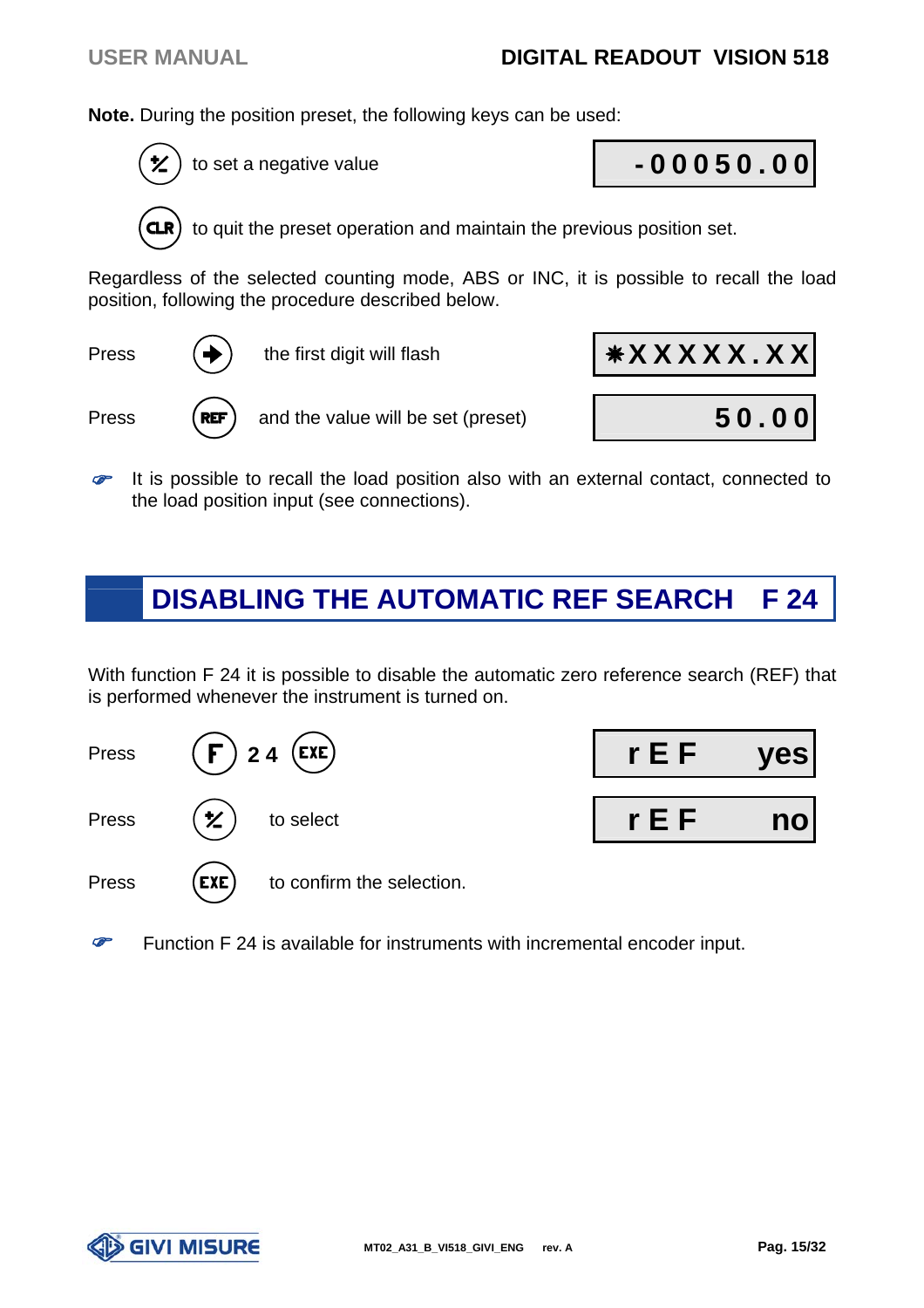### **COUNTING MODE F 25**

This function allows to select the counting mode of the A and B channels of the encoder. The counting mode can be direct, double, quadruple or mono-directional.

Press  $(F)$  2.5 (EXE) **Cnt** n 1

The display will show the direct counting mode (n1).

| Press | <b>*/</b>  | to select the double counting mode<br>(n2).          | $Cn$ t |  |
|-------|------------|------------------------------------------------------|--------|--|
| Press | <b>火</b>   | to select the quadruple counting<br>mode $(n4)$ .    | $Cn$ t |  |
| Press | ン こうしょう    | to select the mono-directional<br>counting mode (A). | $Cn$ t |  |
| Press | <b>EXE</b> | to confirm the desired selection.                    |        |  |

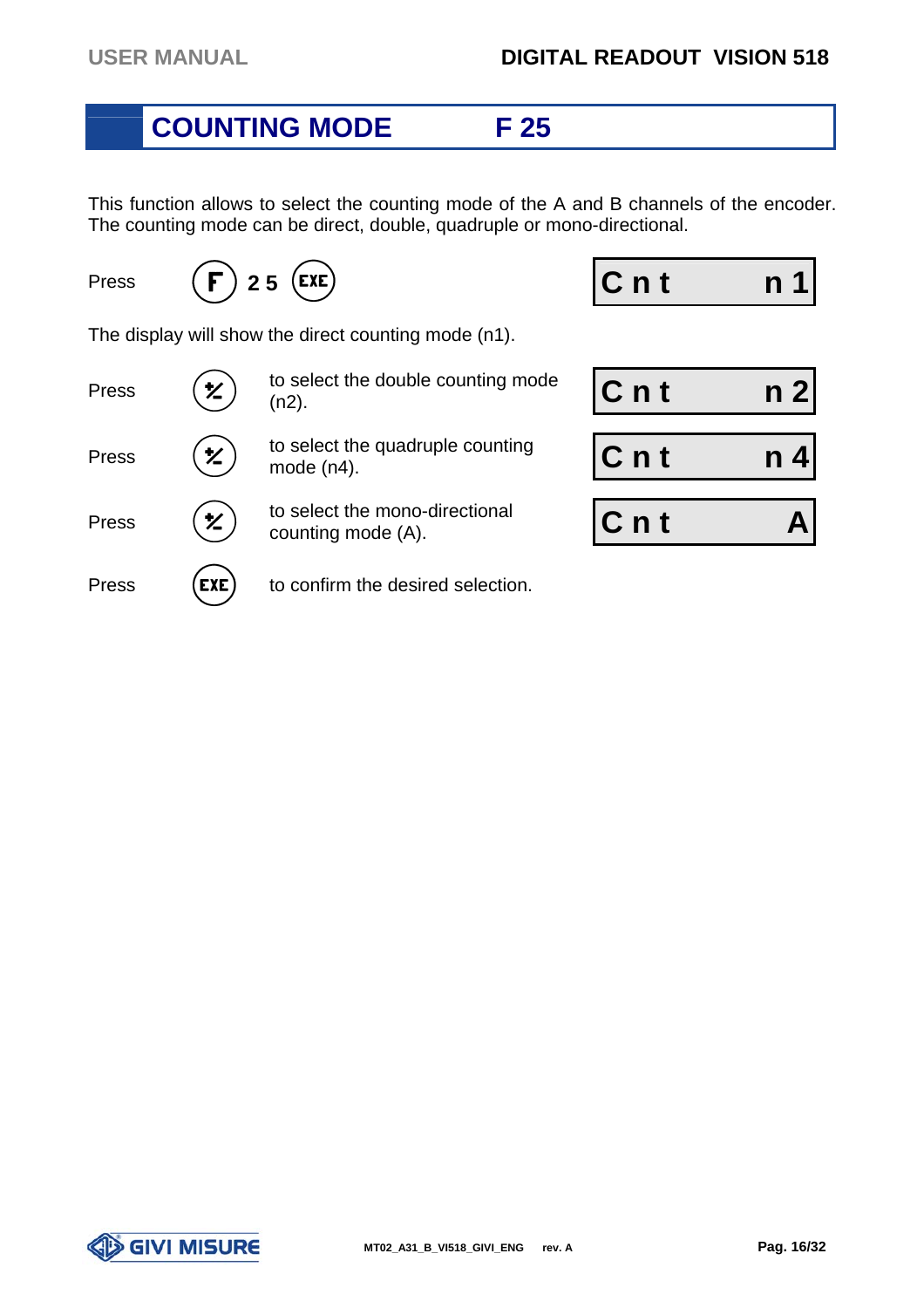# **LINEAR CORRECTION F 30**

Machining errors can derive from geometrical defects of the machine due to wear, lack of linearity of the guides, coupling clearances between carriage and guide, badly distributed weights, etc. If these errors are linear, i.e. proportional to the movement executed, they can be compensated with the linear correction function.

The correction factor **CF** is calculated by the operator with the following formula:

#### **MEASURED DIMENSION** (measured with accuracy) **CF = ------------------------------------------------------ DIMENSION AS PER DRAWING**

Let us suppose that a machining has been performed, moving the axis by 400.00 mm (value shown on the display), but an error has been detected (positive or negative). For instance, the measured piece is either longer or shorter than intended. That means:

| A) 400.20 mm      | the workpiece is longer with an error of 200 µm  |                            |  |  |  |
|-------------------|--------------------------------------------------|----------------------------|--|--|--|
| B) 399.88 mm      | the workpiece is shorter with an error of 120 um |                            |  |  |  |
| in case <b>A</b>  | $CF =$                                           | $400.20 : 400.00 = 1.0005$ |  |  |  |
| in case ${\bf B}$ | $CF =$                                           | $399.88 : 400.00 = 0.9997$ |  |  |  |

To compensate for these errors,



**Note.** The first digit on the display will flash.

To enter the correction factor on the axis,



All the movements performed on the axis will be compensated with the **CF** entered. At the end of the procedure, the display will be enabled for counting.

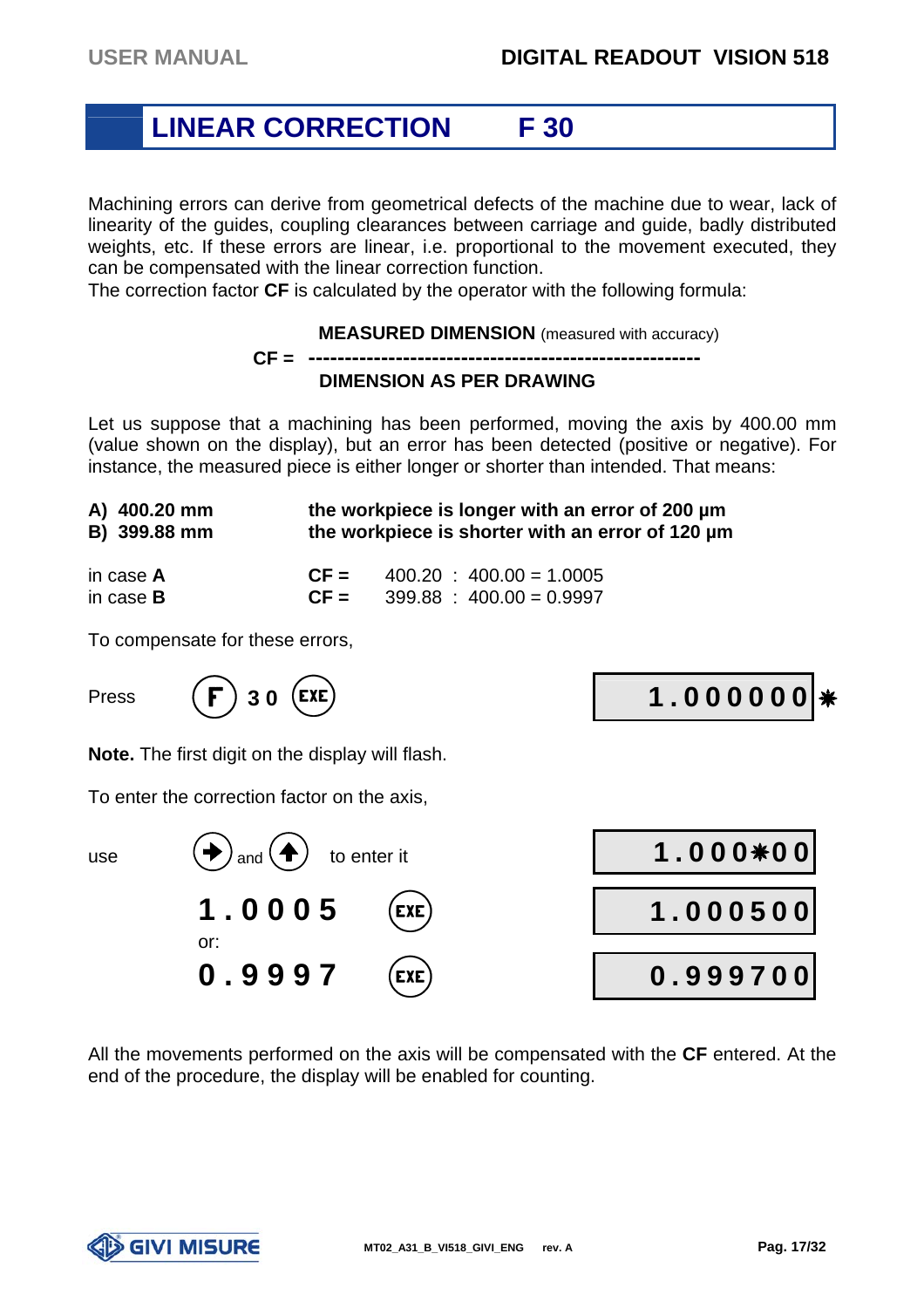#### **The linear correction has the following characteristics:**

- 1. it is permanently stored (it becomes a mechanical component of the axis);
- 2. it can always be modified, entering other **CF** values. The permitted values are:
	- **MIN = 0.000001 TYP = 1.000000 MAX = 9.999999**
- 3. it can be disabled entering **CF = 1** or deleting the linear correction with the function **F 00**;
- 4. it has priority over preset, reset, etc. functions.
- The correction must be entered before the other functions (which otherwise would be modified).

### **RADIUS/DIAMETER CONVERSION F 34**

The function can be used to select the required reading mode.



After having confirmed with the EXE key, the display will be enabled for counting. While choosing the reading mode, consider that:

**A) RADIAL READING:** the display shows the same value of the carriage movement. This is the most common reading mode.

**B) DIAMETRAL READING:** the display shows a value that is the **double** of the carriage movement. This reading mode is typically used for the transversal axes of lathes. In fact, if the tool advances by 1 mm, the workpiece diameter decreases by 2 mm.

- **1.** The unit of measurement can be switched from MM to INCHES and vice versa in both reading modes.
	- **2.** A permanently lighted point on the first digit signals that the axis is set in diametral reading.
	- **3.** Any previous RELAY OUTPUT setting is disabled since it is altered by the reading mode selected. On the contrary, the reference positions are retained.

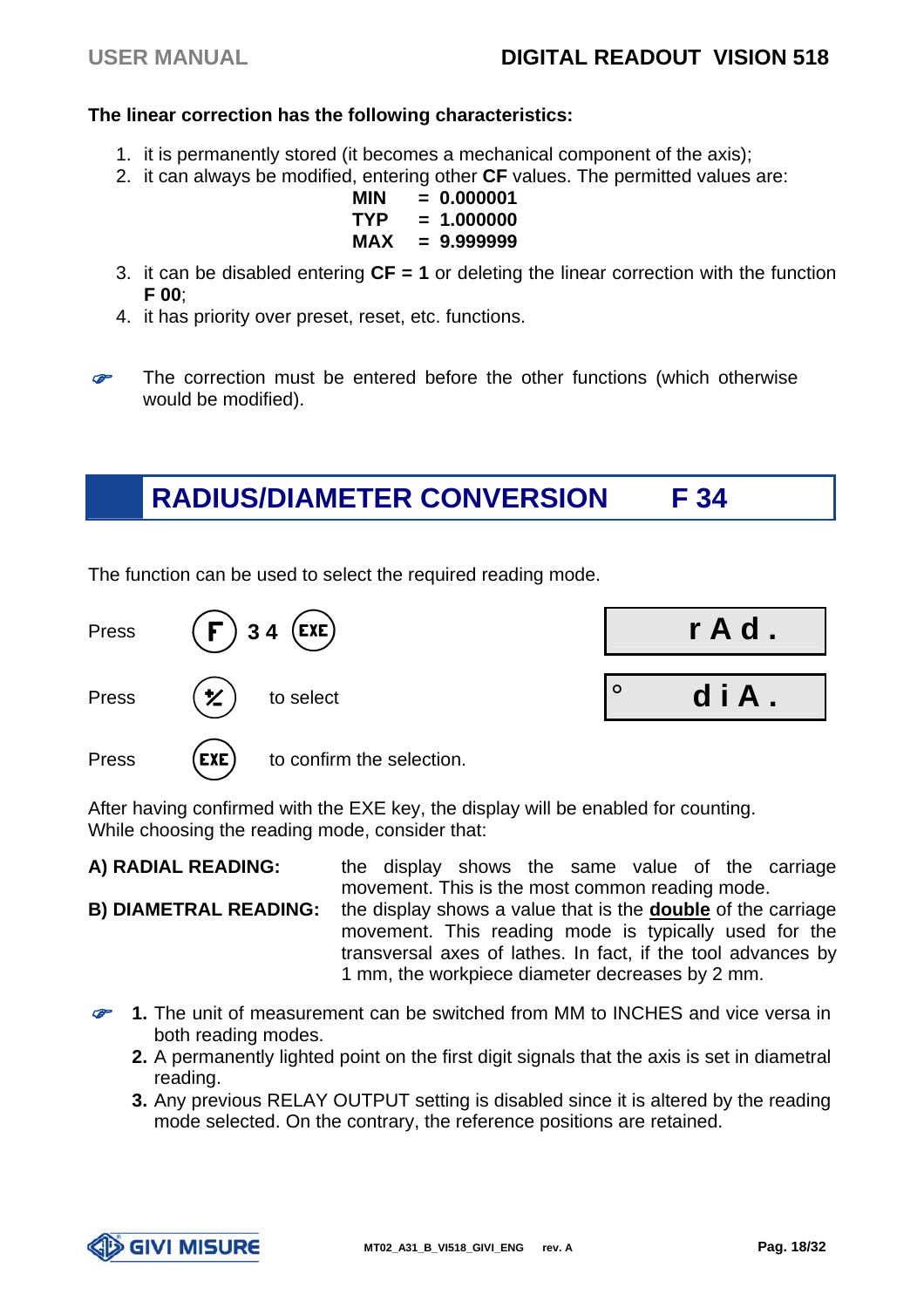#### **VARIABLE RESOLUTION F 36**

The instrument shows on the display the resolution initially programmed by the Manufacturer (this corresponds to the resolution of the measuring system). If machining can be facilitated by a lower resolution (e.g. roughing machining), the operator can decrease it.

Let us suppose to have an optical scale with 10 µm resolution. If the operator wants to operate with a 100 µm resolution:



- **P**  1) At any pressure of the +/- key, the decimal point shifts to the lower resolution.
	- 2) The variable resolution set will be maintained also after turning off the instrument.
	- 3) Function F 36 does not modify the number of decimals displayed; the decimals considered unnecessary will be kept at 0.

# **SEXAGESIMAL DEGREES READING F 37**

The angular reading, expressed in sexagesimal degrees, can be selected with the function F 37.

| Press | $(F)$ 37 (EXE)                                | d M S | no  |
|-------|-----------------------------------------------|-------|-----|
| Press | $(\star)$ to select                           | d M S | yes |
| Press | $(\mathsf{exe})$<br>to confirm the selection. |       |     |

On the axis display set in angular reading, degrees will be expressed as: **DDD.MM.SS.**  The resolution depends on the number of encoder pulses (PPR).

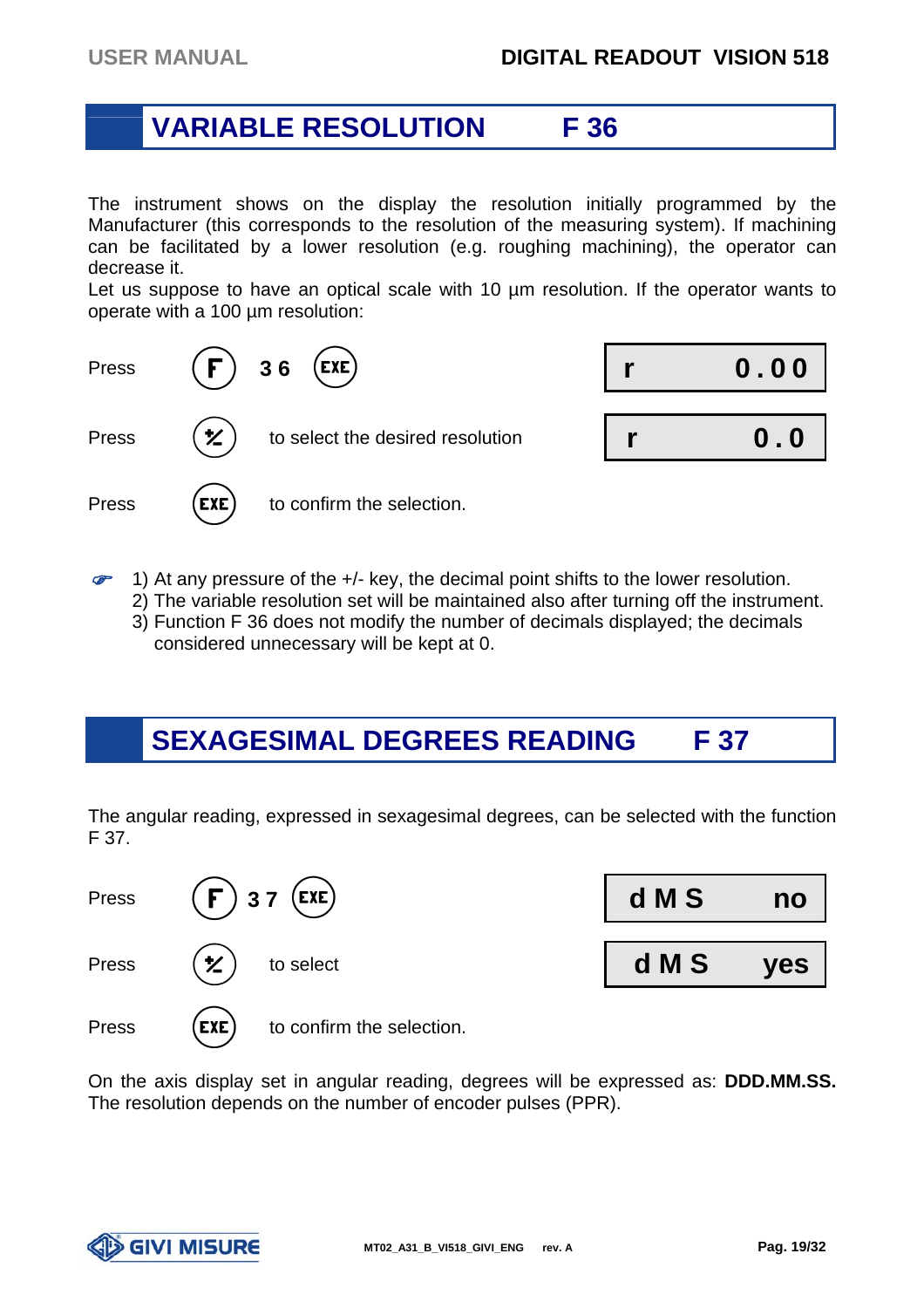#### **ANGULAR READING F 38**

On request, the instrument can be configured by the Manufacturer to operate in angular reading, in order to be used with a rotary encoder. The resolution depends on the number of encoder pulses (PPR).

The instrument calculates exactly the following formula:

 **360°** and selects, among the available resolutions, the one closest to the **PPR x 4** calculated value.

POSSIBLE RESOLUTIONS: **1° - 0.5° - 0.2° - 0.1° - 0.05° - 0.02° - 0.01° - 0.005° - 0.002° - 0.001°**

The highest possible resolution is 3.6 seconds of an arc (0.001°), that can be obtained with an encoder having 90,000 PPR.

If the instrument has been configured by the Manufacturer in angular reading, the operator can select the reading mode:

- **A)** ANGLE from 0° to 360°.
- **B)** ANGLE from 0° to 180° in positive field and from -180° to 0° in negative field.

To switch from one reading mode to the other,



- **8** 1. The selection is stored permanently.
	- **2.** All the functions linked to the linear reading cannot be executed, e.g.: MM/INCH - LINEAR CORRECTION
	- **3.** The instrument will never incur into an "overflow" error because counting is reset after each rotation (or half-rotation) of the encoder.

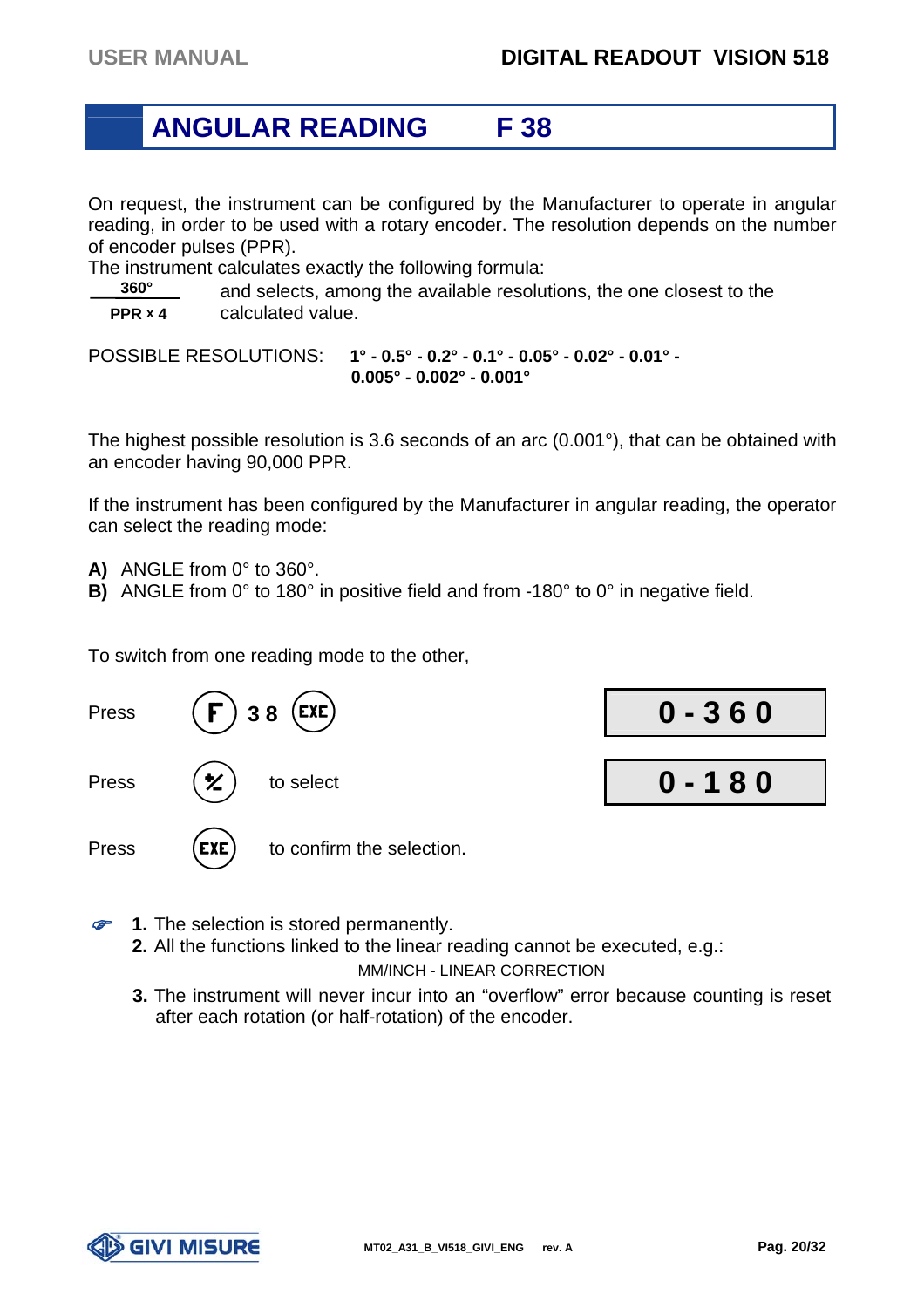#### **RELAY OUTPUTS ACTIVATION F 40**

With this function, it is possible to set the intervention of two relays during machining. This will occur in correspondence of some positions set during programming (see function F 42). When reaching the positions, the relays (if enabled) switch their status, opening or closing a contact.

This function can be activated and executed only if the instrument has been required with this option. Vice versa, the operator should contact the Manufacturer. To activate the function,



On the display it is possible to see the status of relay 1 in rest condition (position not reached) according to this definition:

**NO** = NORMALLY OPEN CONTACT

**NC** = NORMALLY CLOSED CONTACT



The display will then propose the selection of relay 2. Proceed as described above.

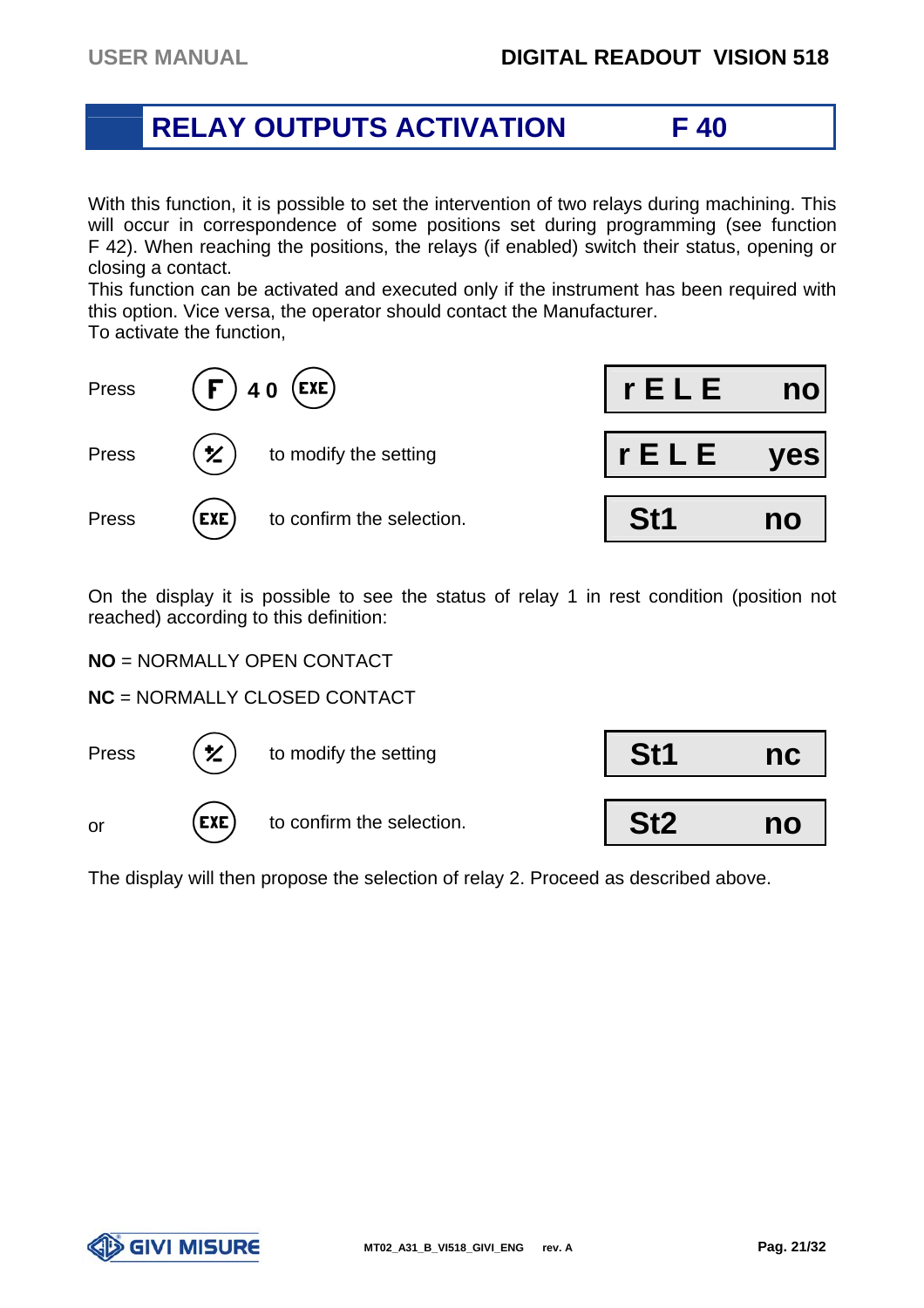#### **SETTING TIMED RELAY OUTPUTS F 41**

With this function it is possible to set the duration of the intervention of two relays at the programmed positions (see function F 42).

Let us suppose that, in their rest condition, relay 1 has been set with the NC status (normally closed) and relay 2 has been set with NO status (normally open). In addition, let us suppose the operator wants to program the following intervention positions:



**Note.** The  $(\times)$  key is used to select the desired relay (2 in our example).

The program has been completed and, in our example, the two relays act like measuring length limits. In fact, relay 1 closes its contact for 0.5 seconds if the position passes from a value higher than 150.00 to a lower value; relay 2, instead, closes its contact for 2 seconds if the position passes from a value lower than 300.00 to a higher value.

**Important:** Timed relay outputs work with the relay outputs in NO status (normally open) in their rest condition. They close their contact for the programmed duration of the intervention.

With function F 40, it is possible to program the relays status (NO or NC) in their rest condition. Based on this programming, the generation of the intervention impulse will occur as indicated below.

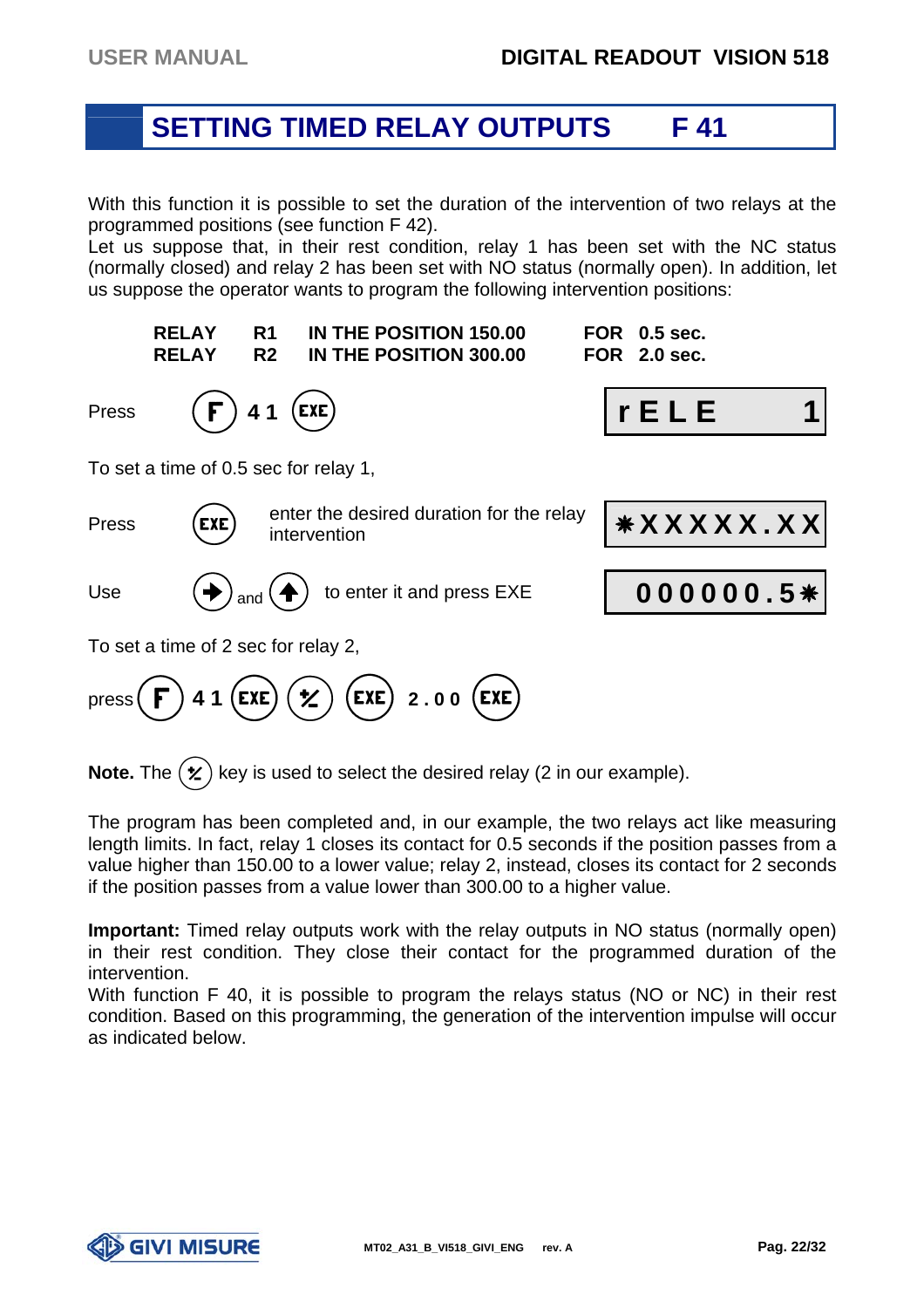Axis in linear reading:

- **NO =** a timed intervention is generated when the position passes from a value lower than the intervention position, to a higher or equal value.
- **NC =** a timed intervention is generated when the position passes from a value higher or equal to the intervention position, to a lower value.

Axis in angular reading:

- **NO =** a timed intervention is generated when the position enters the circular sector set, on the basis of the rotation direction.
- **NC =** a timed intervention is generated when the position exits the circular sector set, on the basis of the rotation direction.

To disable the timed output and return to the standard relay output, it is sufficient to set a timing duration of **0 seconds** on the concerned relay.



#### **Axis in linear reading:**

Let us suppose that, in their rest condition, relay 1 has been set with the NC (normally closed) status and relay 2 has been set with NO (normally open) status. To program the following intervention positions, proceed as indicated below:

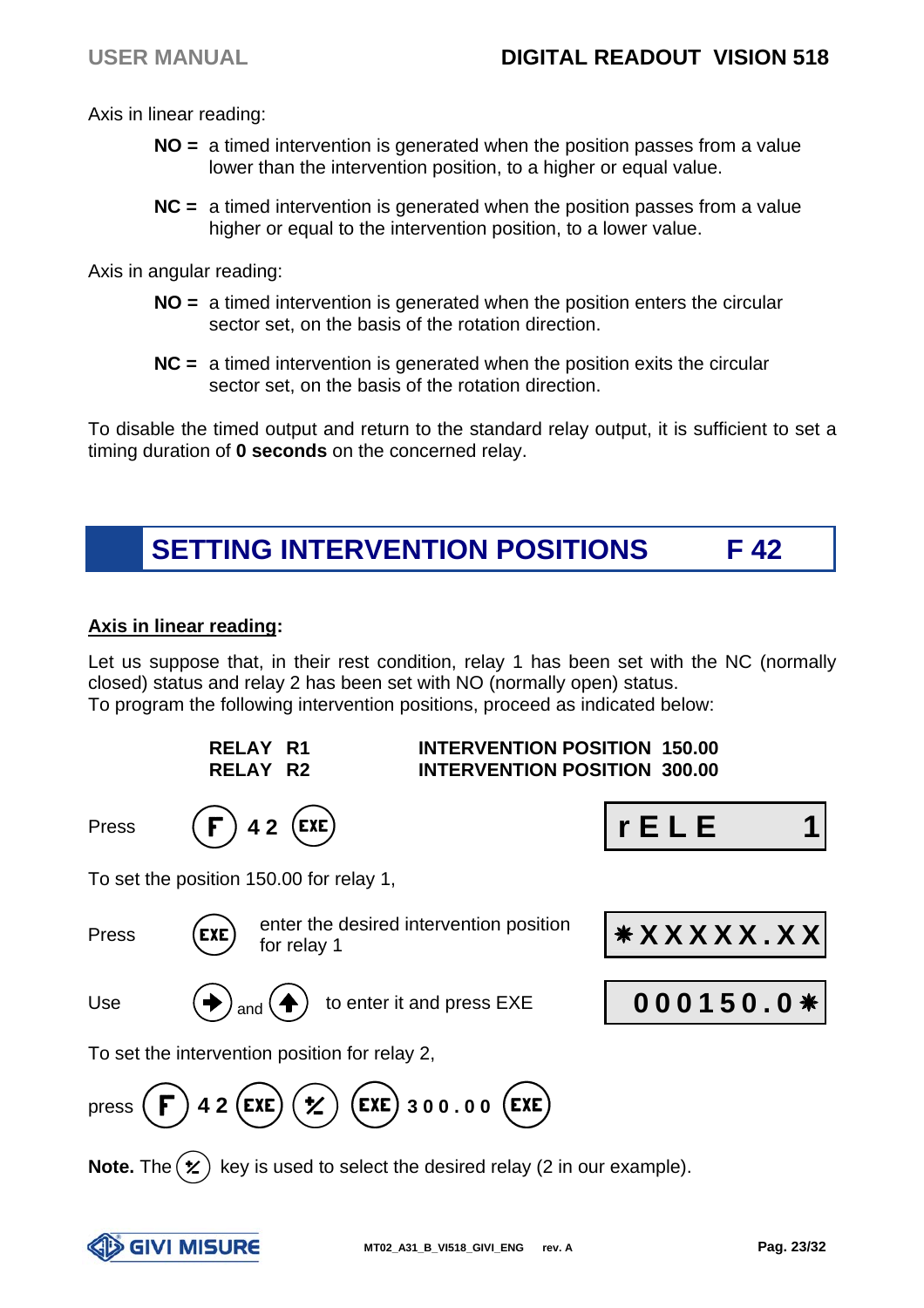The program has been completed and, in our example, the two relays act like measuring length limits. In fact, relay 1 closes its contact if the position is lower than 150.00; relay 2, instead, closes its contact if the position is higher or equal to 300.00.

- œ **1.** The activation and the settings of the intervention positions will be **maintained** even after turning-off the instrument.
	- **2.** The MM/INCH conversion does not modify the "real" position of relays intervention.

#### **Axis in angular reading:**

If the instrument is set to operate in angular reading, after having set the intervention position (in degrees), the instrument requires to enter the angle of the circular sector for the intervention. The circular sector determines the area in which the relays activate, according to the formula: intervention angle  $\pm \frac{1}{2}$  circular sector.

Let us suppose that the operator wants to activate the relay 1 at the position of 90°, with a circular sector having an angle of 2°.



Press  $\begin{pmatrix} \text{EXE} \\ \text{quit the setting} \end{pmatrix}$ 

Use  $(\bigstar)_{\text{and}}(\bigstar)$  to enter it and press EXE **000002.0**<sup>\*</sup>

quit the setting **X X X X X . X X**

The program has been completed and relay 1 closes when it enters the circular sector set, that is, at the position of 90 $^{\circ}$  ± 1 $^{\circ}$ .

- **1.** The intervention position for the relay has to be between 0° and 359.99°.
	- **2.** The angle of the circular sector has to be between 0° and 180°.
	- **3.** If the operator sets an angle of 0° for the circular sector, the relay intervenes only if positioned exactly on the intervention position (90° in our example).

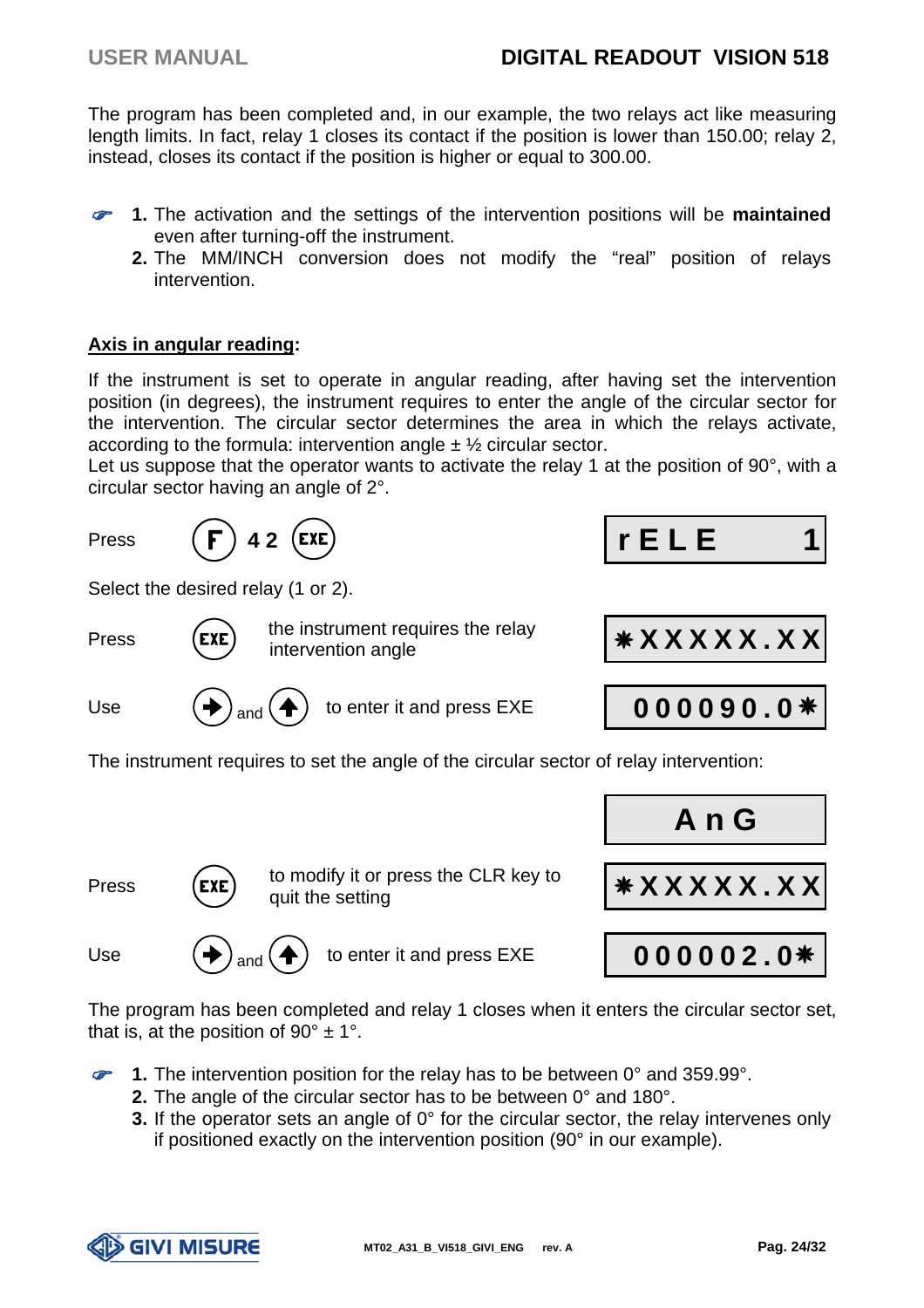#### **Examples of programming with the axis in linear reading:**

|           | <b>NC</b>      |                      |                |                                                                             | NC |           |  |
|-----------|----------------|----------------------|----------------|-----------------------------------------------------------------------------|----|-----------|--|
|           |                | NO = normally open   |                |                                                                             | dt |           |  |
| <b>NO</b> |                | NC = normally closed |                | <b>NO</b>                                                                   |    | <b>NO</b> |  |
|           |                |                      |                |                                                                             |    |           |  |
|           |                |                      |                |                                                                             |    |           |  |
|           |                |                      |                |                                                                             |    |           |  |
|           |                |                      |                |                                                                             |    |           |  |
|           |                |                      |                | Example 1: Relay 1 NO at the position +100, Relay 2 NC at the position -100 |    |           |  |
|           |                |                      |                |                                                                             |    |           |  |
|           | RELAY 2        |                      |                |                                                                             |    | RELAY 1   |  |
|           | $-100$         |                      |                |                                                                             |    | $+100$    |  |
|           |                |                      |                |                                                                             |    |           |  |
|           | $\blacksquare$ |                      | $\overline{0}$ |                                                                             |    | ٠         |  |
|           |                |                      |                |                                                                             |    |           |  |
|           |                |                      |                |                                                                             |    |           |  |
|           |                |                      |                |                                                                             |    |           |  |
|           |                |                      |                |                                                                             |    |           |  |
|           |                |                      |                |                                                                             |    |           |  |
|           |                |                      |                |                                                                             |    |           |  |
|           |                |                      |                |                                                                             |    |           |  |
|           |                |                      |                | Example 2: Relay 1 NO at the position +100, Relay 2 NO at the position -100 |    |           |  |
|           |                |                      |                |                                                                             |    |           |  |
|           |                |                      |                |                                                                             |    |           |  |
|           |                |                      |                |                                                                             |    |           |  |
|           |                |                      |                |                                                                             |    |           |  |
|           |                |                      |                |                                                                             |    |           |  |
|           |                |                      |                |                                                                             |    |           |  |
|           |                |                      |                |                                                                             |    |           |  |
|           |                |                      |                |                                                                             |    |           |  |
|           |                |                      |                |                                                                             |    |           |  |
|           |                |                      |                |                                                                             |    |           |  |
|           |                |                      |                | Example 3: Relay 1 NC at the position +100, Relay 2 NC at the position -100 |    |           |  |
|           |                |                      |                |                                                                             |    |           |  |
|           |                |                      |                |                                                                             |    |           |  |
|           |                |                      |                |                                                                             |    |           |  |
|           |                |                      |                |                                                                             |    |           |  |
|           |                |                      |                |                                                                             |    |           |  |
|           |                |                      |                |                                                                             |    |           |  |
|           |                |                      |                |                                                                             |    |           |  |
|           |                |                      |                |                                                                             |    |           |  |

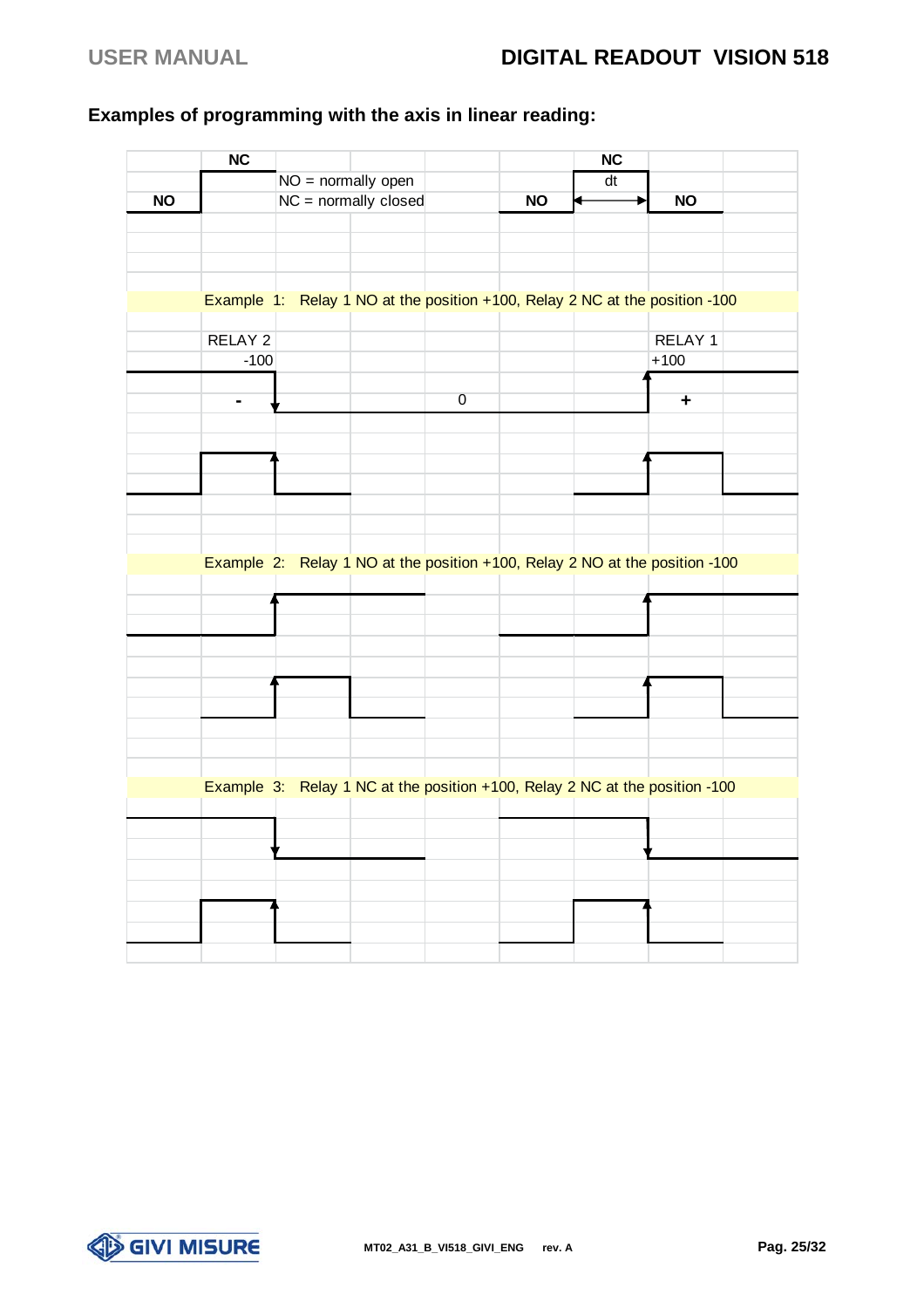#### **Examples of programming with the axis in angular reading:**

|           | <b>NC</b> |                      |                        |             |           | NC                                                               |           |  |
|-----------|-----------|----------------------|------------------------|-------------|-----------|------------------------------------------------------------------|-----------|--|
|           |           | $NO = normally open$ |                        |             |           | $\overline{dt}$                                                  |           |  |
| <b>NO</b> |           |                      | $NC = normally closed$ |             | <b>NO</b> |                                                                  | <b>NO</b> |  |
|           |           |                      |                        |             |           |                                                                  |           |  |
|           |           |                      |                        |             |           |                                                                  |           |  |
|           |           |                      |                        |             |           |                                                                  |           |  |
|           |           |                      |                        |             |           |                                                                  |           |  |
|           |           |                      |                        |             |           | Example 1: Relay 1 NO at the angle 90° with a sector angle of 2° |           |  |
|           |           |                      |                        |             |           |                                                                  |           |  |
|           |           |                      |                        |             |           |                                                                  |           |  |
|           |           |                      |                        |             |           |                                                                  |           |  |
|           |           | 91°                  |                        | $90^\circ$  |           | $89^\circ$                                                       |           |  |
|           |           |                      |                        |             |           |                                                                  |           |  |
|           |           |                      |                        |             |           |                                                                  |           |  |
|           |           |                      |                        |             |           |                                                                  |           |  |
|           |           |                      |                        |             |           |                                                                  |           |  |
|           |           |                      |                        |             |           |                                                                  |           |  |
|           |           |                      |                        |             |           |                                                                  |           |  |
|           |           |                      |                        |             |           |                                                                  |           |  |
|           |           |                      |                        |             |           | Example 2: Relay 1 NC at the angle 90° with a sector angle of 2° |           |  |
|           |           |                      |                        |             |           |                                                                  |           |  |
|           |           |                      |                        |             |           |                                                                  |           |  |
|           |           | $91^\circ$           |                        | $90^\circ$  |           | $89^\circ$                                                       |           |  |
|           |           |                      |                        |             |           |                                                                  |           |  |
|           |           |                      |                        |             |           |                                                                  |           |  |
|           |           |                      |                        |             |           |                                                                  |           |  |
|           |           |                      |                        |             |           |                                                                  |           |  |
|           |           |                      |                        |             |           |                                                                  |           |  |
|           |           |                      |                        |             |           |                                                                  |           |  |
|           |           |                      |                        |             |           |                                                                  |           |  |
|           |           |                      |                        |             |           | Example 3: Relay 1 NO at the angle 0° with a sector angle of 10° |           |  |
|           |           |                      |                        |             |           |                                                                  |           |  |
|           |           |                      |                        |             |           |                                                                  |           |  |
|           |           |                      |                        |             |           |                                                                  |           |  |
|           |           | $5^{\circ}$          |                        | $0^{\circ}$ |           | $355^\circ$                                                      |           |  |
|           |           |                      |                        |             |           |                                                                  |           |  |
|           |           |                      |                        |             |           |                                                                  |           |  |
|           |           |                      |                        |             |           |                                                                  |           |  |
|           |           |                      |                        |             |           |                                                                  |           |  |
|           |           |                      |                        |             |           |                                                                  |           |  |

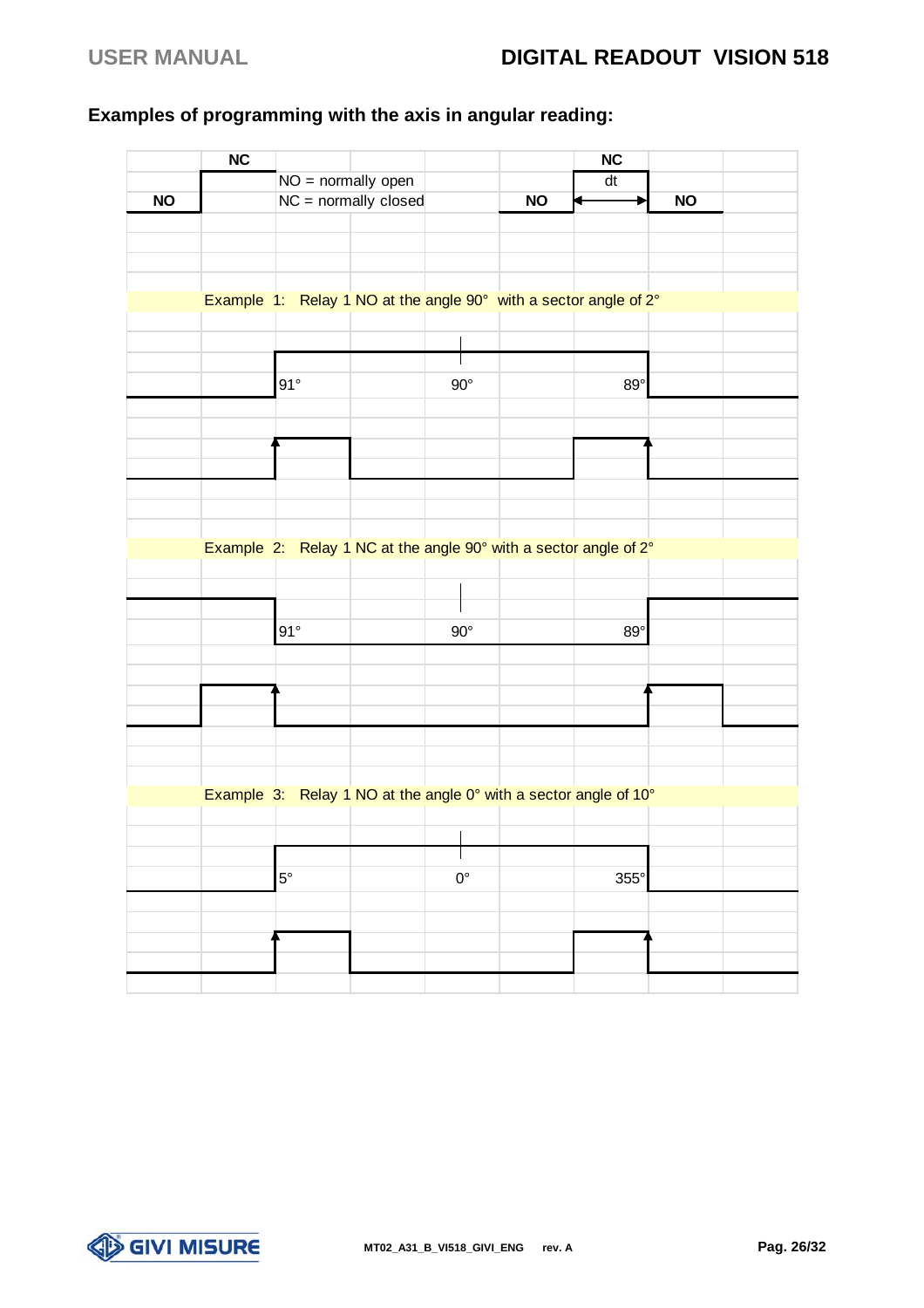# **RS-232 SERIAL OUTPUT**

The asynchronous serial interface is normally used to transfer data to a printer or to other devices having a SLAVE function.

The transmission parameters are fixed and they are the following ones:

- **-** SPEED OF TRANSMISSION 9600 BAUD
- **-** DATA LENGTH 8 BIT
- **-** ONE STOP BIT
- **-** NO PARITY BIT

| <b>CONNECTOR RS-232</b> |  |  |           |     |                      |  |      |
|-------------------------|--|--|-----------|-----|----------------------|--|------|
|                         |  |  |           |     |                      |  |      |
| n.c.                    |  |  | TX   n.c. | 0 V | I n.c. I n.c. I n.c. |  | n.c. |

The SLAVE needs to have the same parameters.

If the digital readout has the serial output, each pressure of the  $(\epsilon x \epsilon)$  key will start the transmission.

Data have the following format:

=DIGITAL READOUT= AXIS X: UNIT : MM

Instead of printing the label, it is possible to request the readout to send the positions displayed. The request has to be made in ASCII mode on the serial line as follows:

#### **"Q" + CR + LF**

Answers, that is, the position values (e.g. 5708.65), have the following format:

#### **" 5708.65" + CR + LF**

where **CR** = **CARRIAGE RETURN (0Dh) LF** = **LINE FEED (0Ah)** 

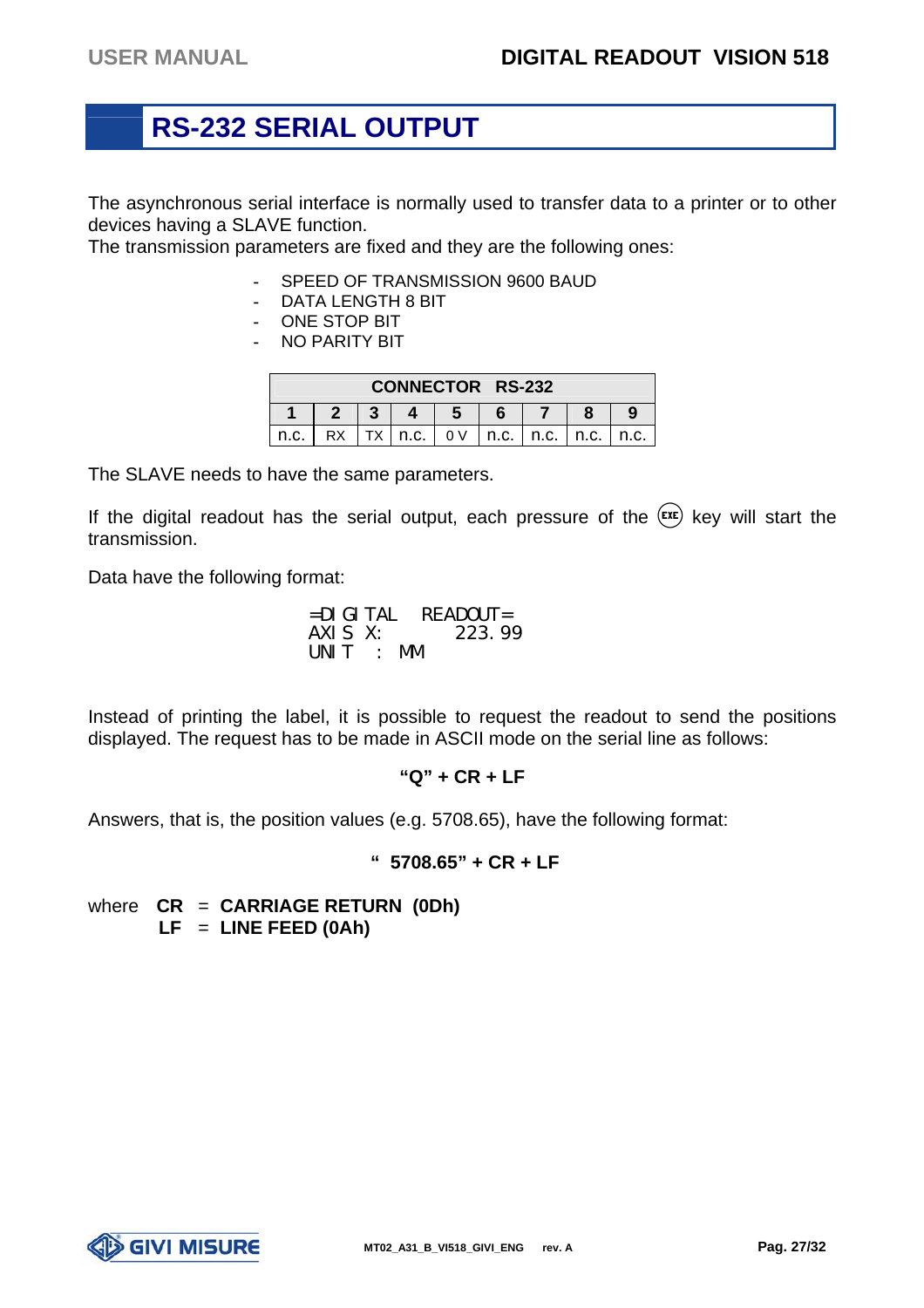#### **ENABLING THE AUTOMATIC F 55 TRANSMISSION OF POSITIONS**

Function F 55 is used to enable the automatic transmission of displayed positions on the serial output.



Data on ABS or INC positions are sent every 0.4 sec. in ASCII mode and have the following format:

#### **" 5708.65" + CR + LF**

where **CR** = **CARRIAGE RETURN (0Dh) LF** = **LINE FEED (0Ah)** 

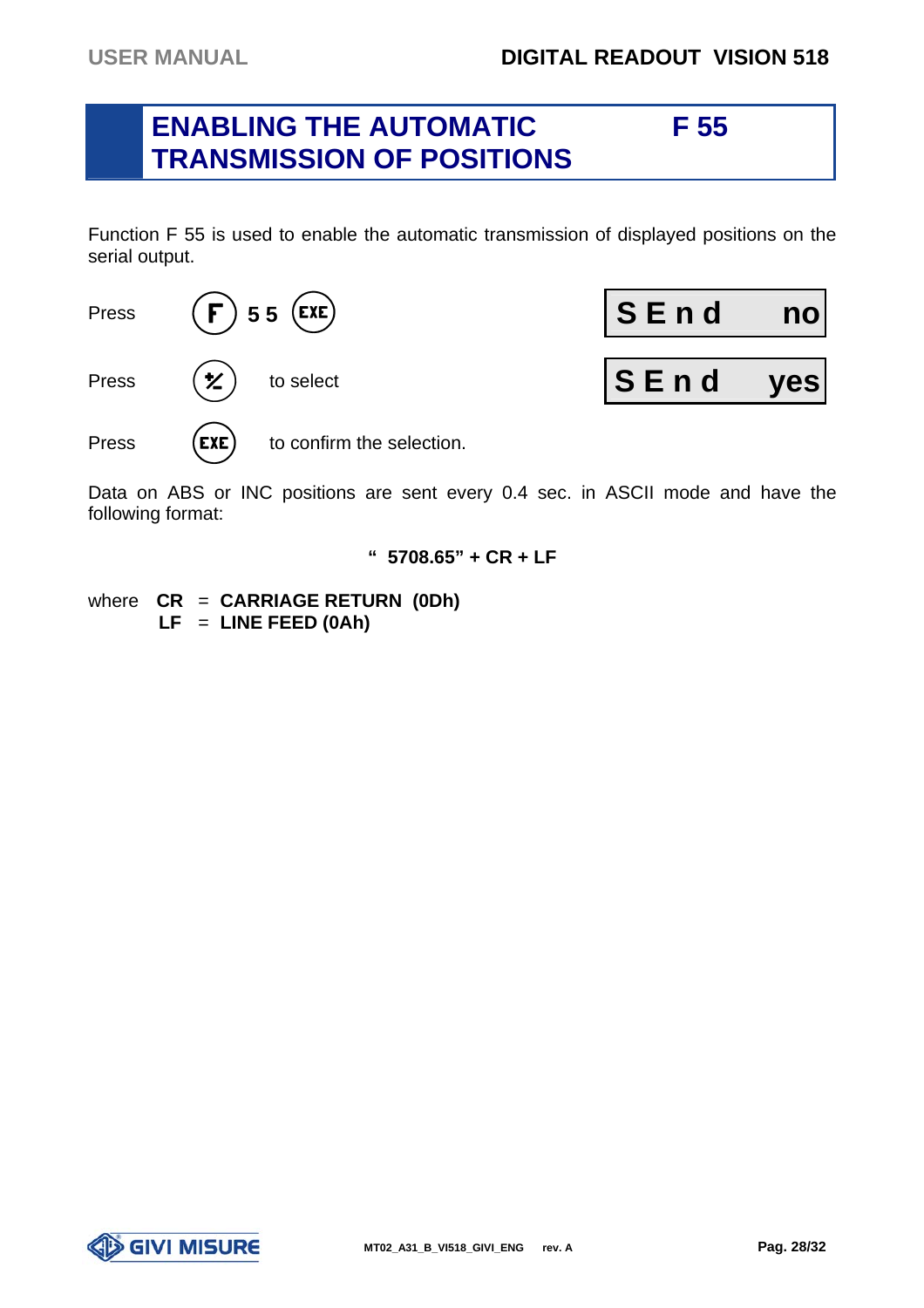# **SETTING SSI PARAMETERS F 98771**

With function F 98771 it is possible to modify the setting of the communication parameters of the absolute SSI encoder.

The parameters that could be set are the following:

| <b>STEP</b> | <b>SSI PARAMETER</b> | <b>RANGE</b>                                                     | <b>DEFAULT</b> |
|-------------|----------------------|------------------------------------------------------------------|----------------|
| 01          | <b>Baud Rate</b>     | 125 / 250 / 500 kHz                                              | 250 kHz        |
| 02          | Number of Bits       | $8 - 32$                                                         | 24             |
| 03          | <b>Output Code</b>   | Binary / Gray                                                    | <b>Binary</b>  |
| 04          | Parity Bit           | No / Even / Odd                                                  | <b>No</b>      |
| 05          | <b>Error Bit</b>     | No / 0=bit low in case of error /<br>1=bit high in case of error | No             |

To recall a function that cannot be selected with the +/- key,

| Press |            | to enter the function selection                              | F.     | F <sub>n</sub>      |
|-------|------------|--------------------------------------------------------------|--------|---------------------|
| Press | F          |                                                              |        | <b>F*0000</b>       |
| Use   | and        | to enter the number of the<br>desired function and press EXE |        | F98771              |
| Press | 幺          | to select the Baud Rate and press EXE                        | 0      | 250                 |
| Use   | and        | to set the Number of Bits and<br>press EXE                   | $02 -$ | 4                   |
| Press | 匕          | to select the Output Code and<br>press EXE                   | $03 -$ | bin                 |
| Press | 幺          | to select the Parity Bit and<br>press EXE                    | 04-    | bP<br>$\mathsf{n}$  |
| Press | Ϋ          | to select the Error Bit                                      | $05 -$ | b E<br>$\mathsf{n}$ |
| Press | <b>EXE</b> | to confirm the selection.                                    |        |                     |

All the data are permanently stored in the memory and the instrument quits the function. To cancel the modifications made and quit the function, press CLR before the last setting.

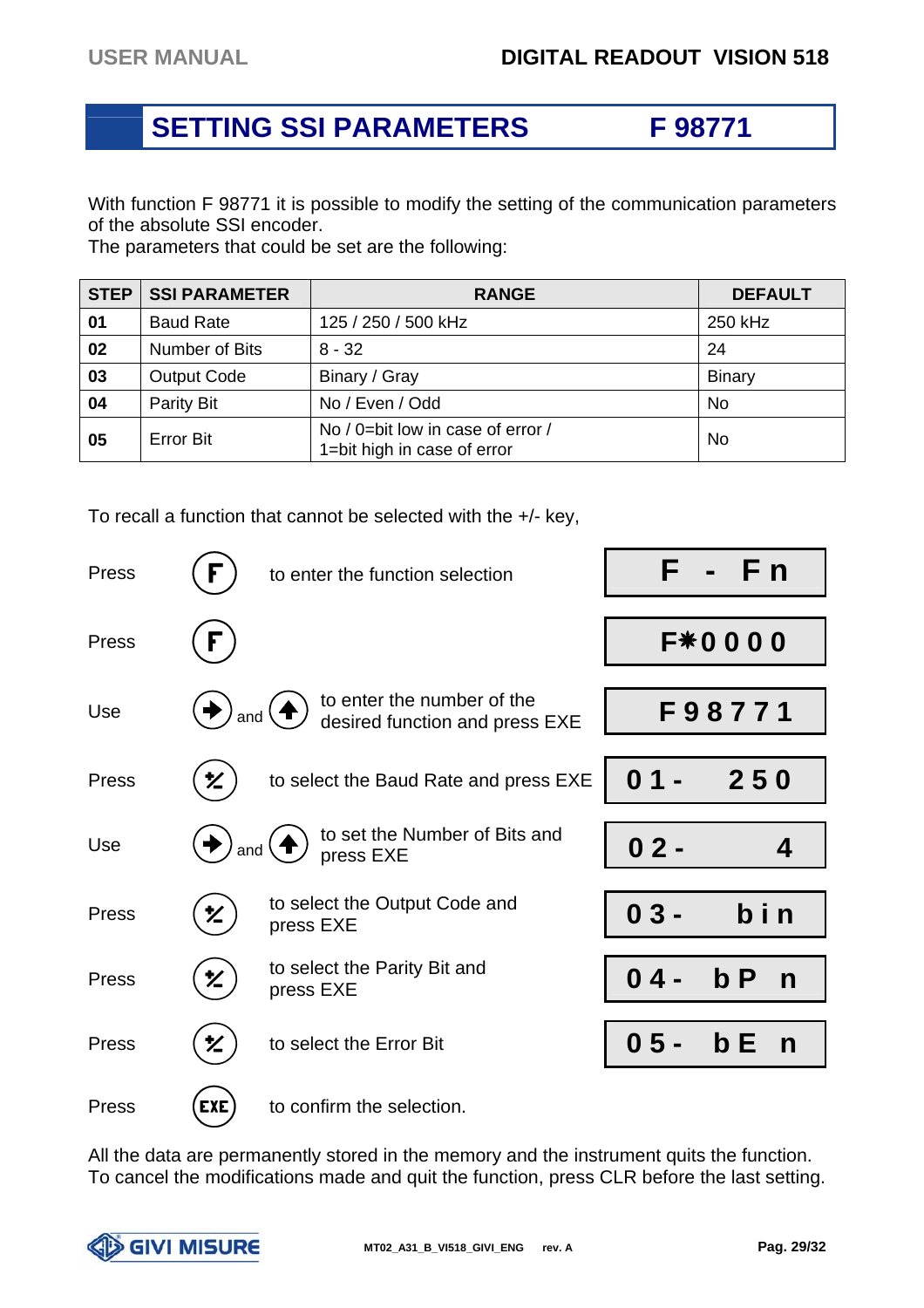# **ADDITIONAL INFORMATION**

# **TECHNICAL CHARACTERISTICS**

| <b>Model</b>                            | <b>VISION VI518</b><br>1 display - 1 input                                                                                                              |
|-----------------------------------------|---------------------------------------------------------------------------------------------------------------------------------------------------------|
| <b>Display</b>                          | 8 high-efficiency digits<br>$h = 13$ mm                                                                                                                 |
| Incremental encoder input<br>signals    | 2 square waves with phase displacement of $90^{\circ} \pm 5^{\circ}$<br>and zero reference<br>5 Vdc or 12 Vdc (TERMINAL BOARD)<br>250 mA <sub>MAX</sub> |
| <b>Maximum input frequency</b>          | 250 kHz <sub>MAX</sub>                                                                                                                                  |
| Absolute (SSI) encoder input<br>signals | RS-422 - Clock, Clock, Data, Data                                                                                                                       |
| <b>Power supply</b>                     | 230 Vac ± 10% - 50/60 Hz<br>110 Vac $\pm$ 10% - 60 Hz<br>24 Vac ± 10% - 50/60 Hz                                                                        |
| <b>Current consumption</b>              | $(230 \text{ Vac})$<br>40 m $A_{\rm MAX}$<br>$(110$ Vac)<br>80 mA <sub>MAX</sub><br>350 mA <sub>MAX</sub> (24 Vac)                                      |
| <b>Memory</b>                           | permanent for configuration and user settings<br>(last data operating memory)                                                                           |
| <b>Linear resolution</b>                | 200 - 100 - 50 - 20 - 10 - 5 - 2 - 1 - 0.5 µm<br>$0.01 - 0.005 - 0.002 - 0.001 - 0.0005 - 0.0002 - 0.0001 -$<br>0.00005 - 0.00002 inch                  |
| <b>Angular resolution</b>               | $1 - 0.5 - 0.2 - 0.1 - 0.05 - 0.02 - 0.01 - 0.005 - 0.002 - 0.001$ °                                                                                    |
| <b>Operating temperature</b>            | $0 °C \div 50 °C$                                                                                                                                       |
| <b>Storage temperature</b>              | $-20 °C \div 70 °C$                                                                                                                                     |
| Weight                                  | 450 <sub>g</sub>                                                                                                                                        |
| <b>Options</b>                          | UR <sub>2</sub><br><b>RELAY OUTPUTS</b><br>-S<br>SERIAL OUTPUT RS-232<br>SSI<br>ABSOLUTE (SSI) ENCODER INPUT                                            |

#### **ABSOLUTE (SSI) ENCODER PARAMETERS**

| <b>Clock frequency</b>  | 125 / 250 / 500 kHz   |
|-------------------------|-----------------------|
| Number of position bits | 8-32 bit              |
| Output code             | Binary, Gray          |
| <b>Optional bits</b>    | Parity bit, Error bit |

G Without prior notice, the products may be subject to modifications that the Manufacturer reserves to introduce as deemed necessary for their improvement.

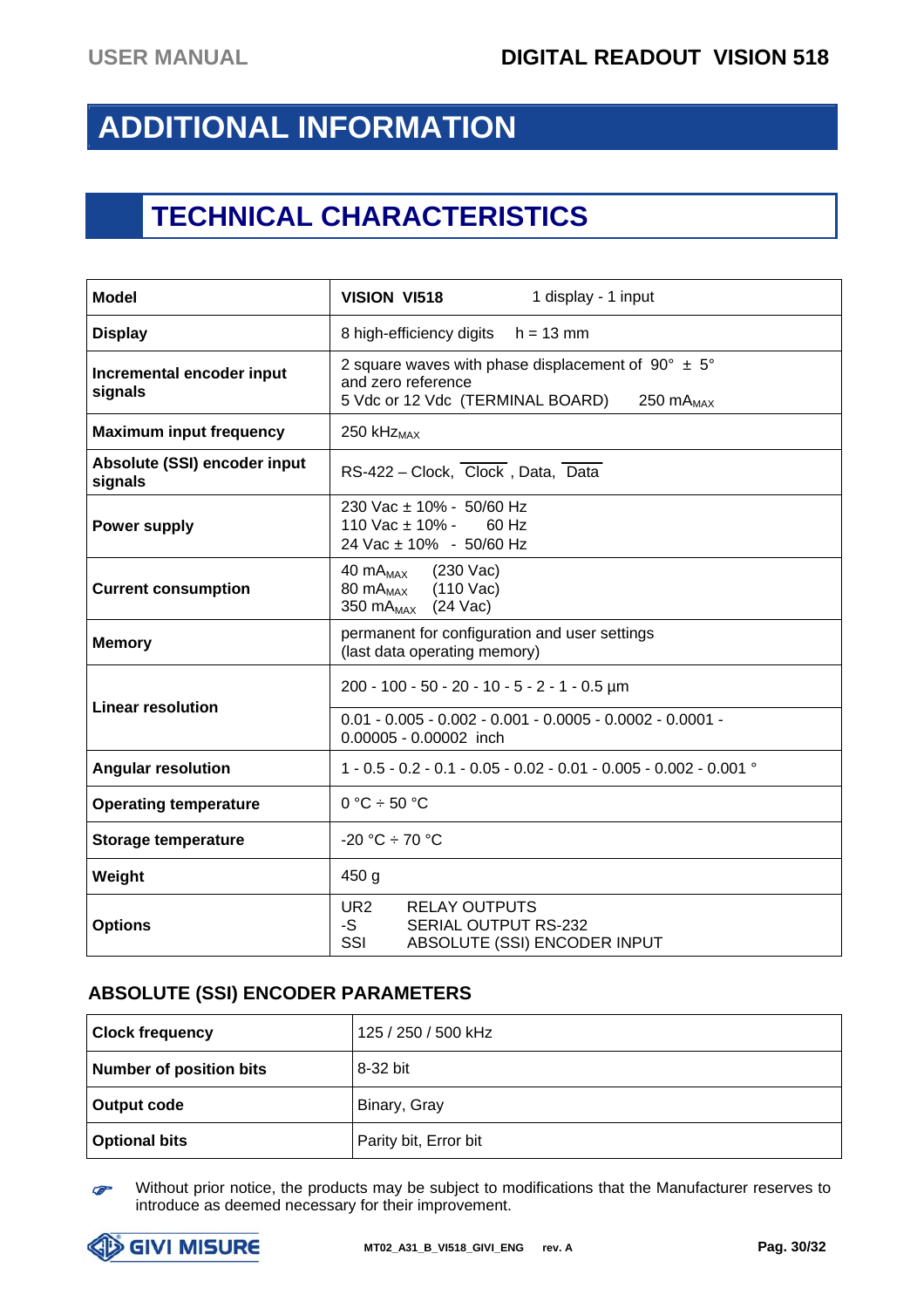# **WARRANTY TERMS**

The digital readout  $\sqrt{1510}$  is guaranteed against manufacturing faults for a period of twelve months from the date of purchase. Any repair must take place at the Manufacturer's premises and the Customer shall arrange the delivery of the product, at its own risk and expense.

The Manufacturer is released from any claim against damages due to the nonobservance of the mounting instructions which causes the annulment of the warranty terms.

The warranty does not provide for repairing and/or replacement of those parts that have been damaged by negligence or misuse, improper installation or maintenance, maintenance performed by unauthorized personnel, transport or any other circumstance that excludes a manufacturing fault of the product.

Similarly, the warranty does not apply if serial numbers or any data identifying the product are cancelled or altered in any way, and if product modifications are introduced without the written authorization of the Manufacturer.

The Manufacturer declines any responsibility for damages to people or properties deriving from the use of the product, including any loss of profit or any other direct, indirect or incidental loss.

Any dispute not settled informally shall be referred to the COURT OF MONZA (MB) – ITALY.